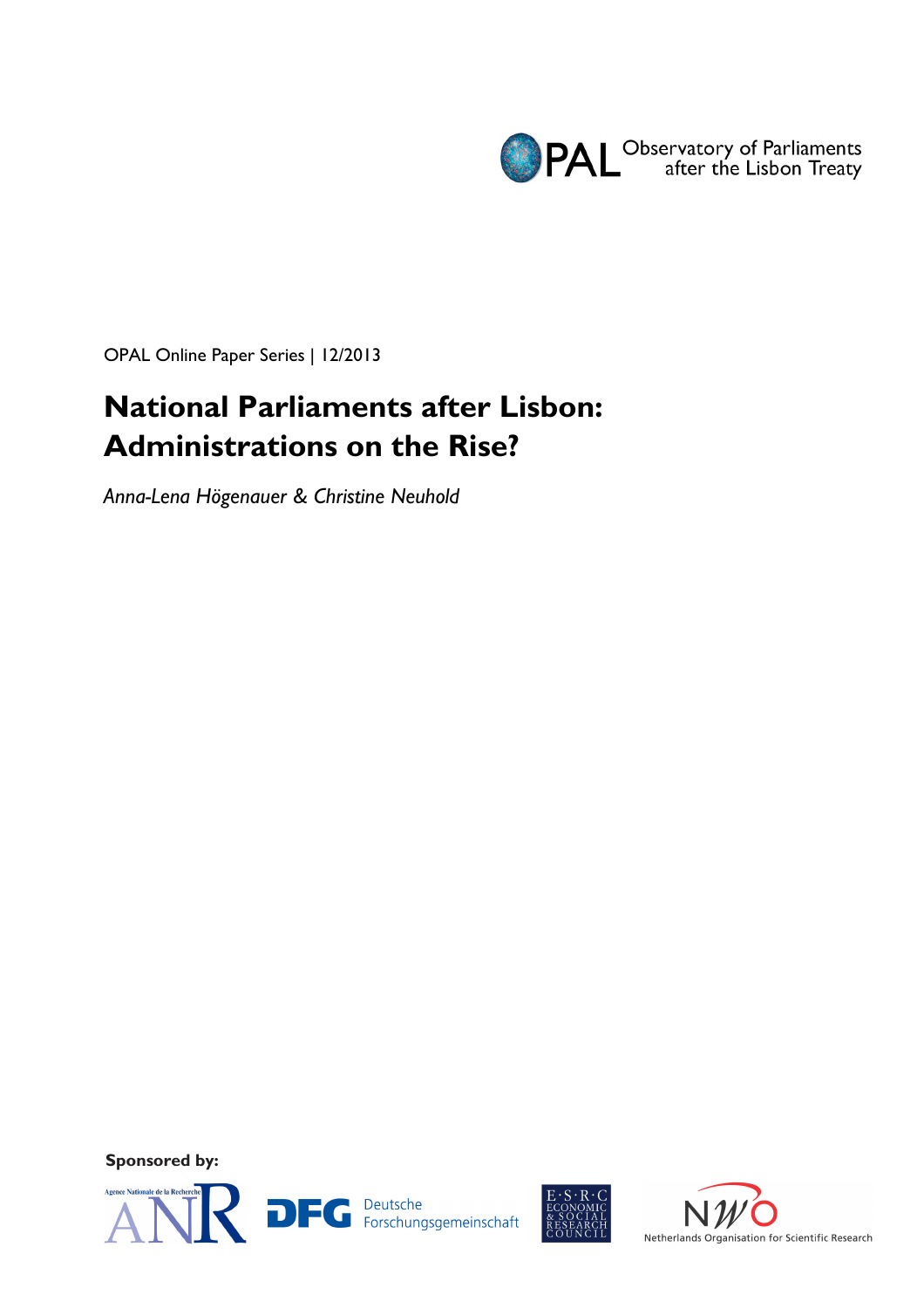This online paper series is published by the **Observatory of Parliaments after the Lisbon Treaty** (OPAL).

OPAL is a scientific consortium comprising researchers from four partner institutions:









**University of Cologne** 

OPAL Online Papers are published at **www.opal-europe.org**.

**Series Editors:** Thomas Christiansen & Ariella Huff **ISBN:** 978-94-91704-02-4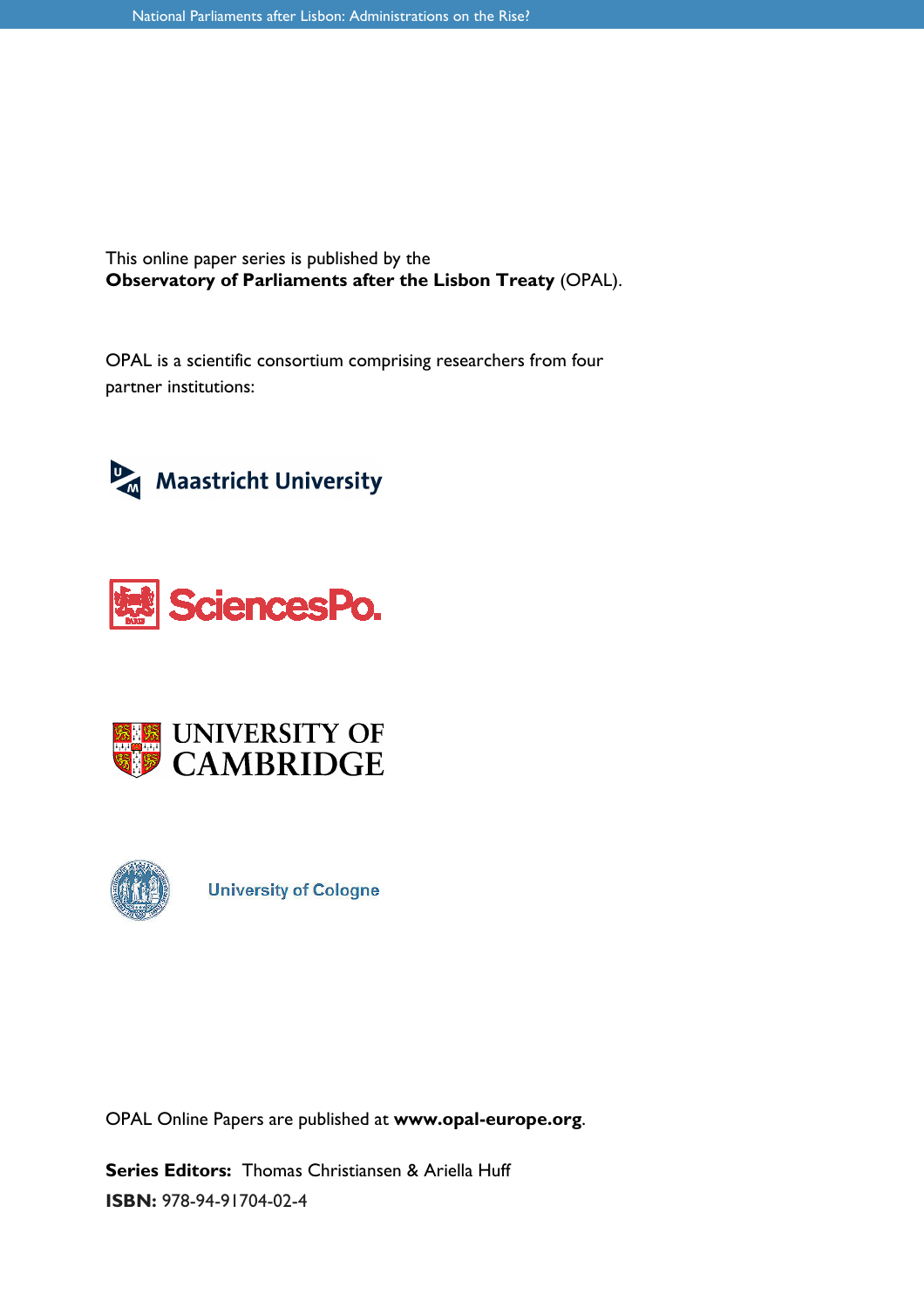# National Parliaments after Lisbon: Administrations on the Rise?

*Anna-Lena Högenauer & Christine Neuhold* 

# **Abstract**

*In the wake of the Lisbon Treaty, much of the academic debate on national parliaments (NPs) in EU politics has focused on the new powers of NPs and the potential for the politicization and parliamentarization of EU politics. In the process, the role of administrators in the parliamentary control of EU affairs has been neglected. By contrast, this paper argues that the strengthening of NPs has in fact gone hand in hand with a strengthening of the role of parliamentary administrators owing to the increased demand for information and expertise that are prevalent due to the Lisbon provisions.* 

*After reviewing the most important provisions of the Treaty of Lisbon on national parliaments, the paper discusses the roles of parliamentary administrations in the scrutiny of EU affairs and the exercise of political oversight over their activities. The concluding section discusses the extent to which the Treaty of Lisbon can be said to have triggered a rise of parliamentary administrations.*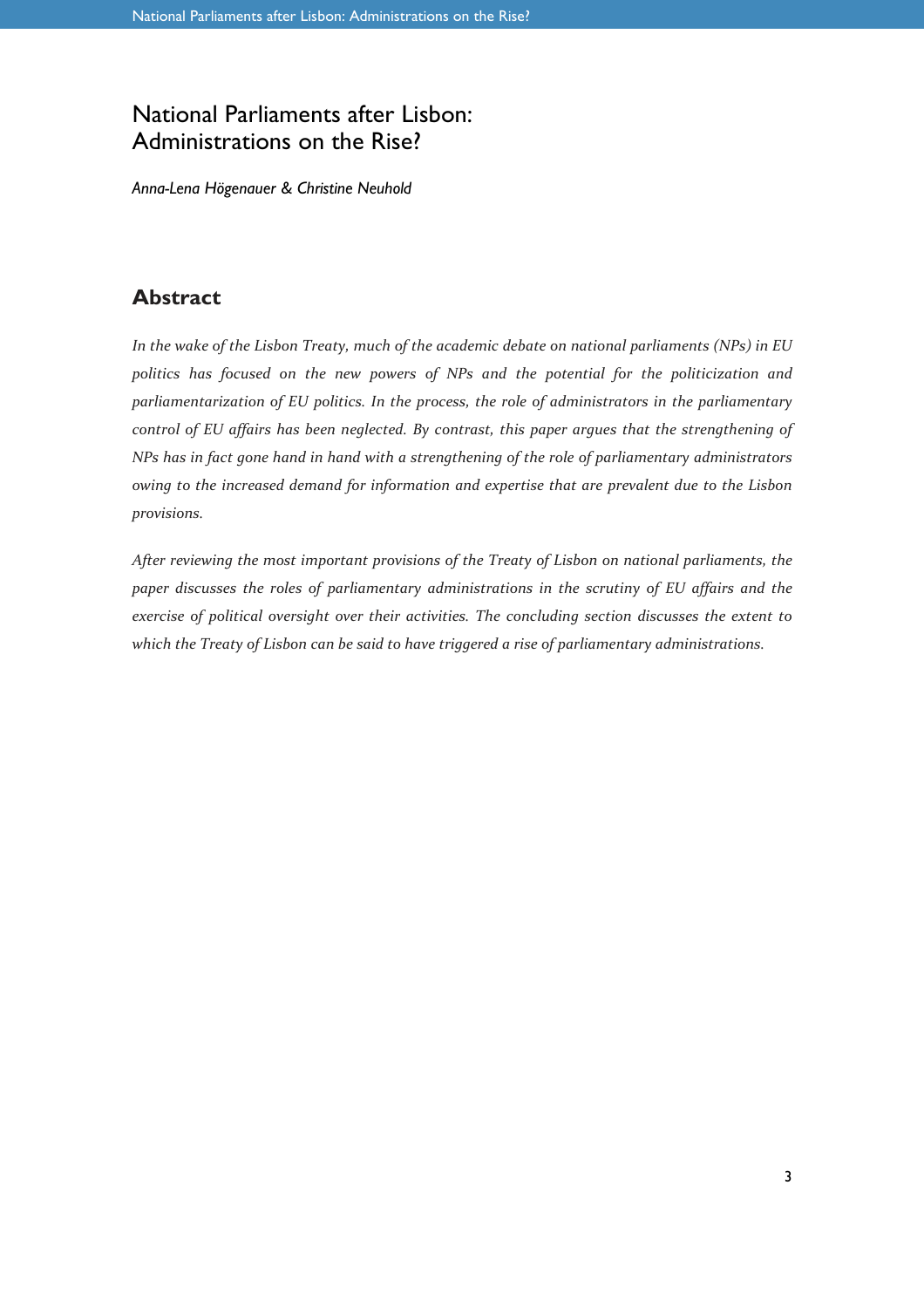# National Parliaments after Lisbon: Administrations on the Rise?

*Anna-Lena Högenauer & Christine Neuhold* 

## **Introduction**

l

The role of administrators in the functioning of national parliaments is routinely overlooked in the European literature. This is to some extent natural. Parliaments are seen as political arenas and highly political institutions, and commentators thus focus on the "political" actors in the parliaments and their "political" activities – control of the executive, debates and party politics. This paper argues that such a focus obscures the roles of administrators in the functioning of parliaments. This is problematic to the extent that these roles go beyond the merely technical or secretarial.

The focus of this paper lies on the role of parliamentary administrations<sup>1</sup> in the scrutiny of EU politics and, in particular, on parliamentary administrations after the Treaty of Lisbon as a development that brings the question of administrative support to the fore. The issue of the involvement of national parliaments in EU policy-making has been on the agenda for over a decade, in particular since the Laeken Declaration (European Council, 2001). It was raised in response to concerns over the democratic deficit of the European Union (EU) in the hope that a greater involvement of directly elected national politicians would give EU decision-making greater legitimacy and contribute to the communication of European issues to the citizens. Thus, the new provisions on national parliaments of the Constitutional Treaty remained virtually unchanged in the Lisbon Treaty (Raunio, 2007).

While it remains subject to debate how much influence national parliaments have gained under the new provisions, the provisions do provide national parliaments with a set of opportunities. Apart from symbolic changes such as the mentioning of national parliaments as a contributor to the "good functioning of the European Union" in Article 12 TEU, the Treaty of Lisbon strengthens the information rights of national parliaments and provides new channels of action.<sup>2</sup>

<sup>1</sup> The focus of this paper lies on the parliamentary staff itself rather than the experts employed by party groups or individual MPs.

<sup>&</sup>lt;sup>2</sup> For further information, see the protocols annexed to the Lisbon Treaty: Protocol on the role of national parliaments in the EU; Protocol on the application of the principles of subsidiarity and proportionality.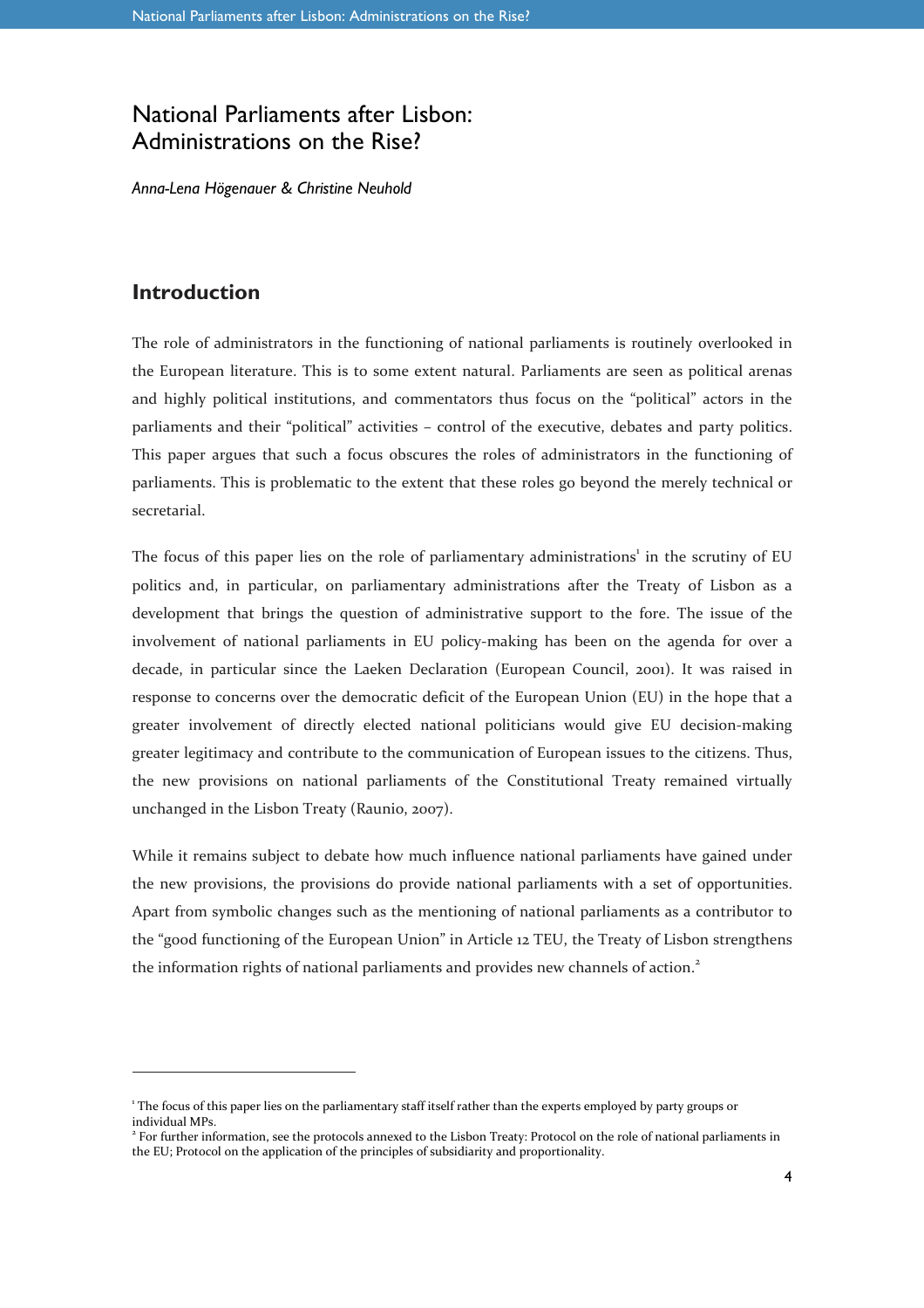Firstly, the protocol on the role of national parliaments guarantees parliaments wide-ranging information rights with regard to Commission consultation documents, instruments of legislative planning and draft legislative acts as well as the agendas and minutes of Council meetings (Articles 1 and 2).

Secondly, the control and participation rights of national parliaments are improved. Thus, each national parliament can veto the move from unanimity to qualified majority voting or from a special legislative procedure to the ordinary legislative procedure under the passerelle clauses. National parliaments are to be involved in the revision procedures of the Treaties and to take part in the monitoring of Europol and Eurojust. Most importantly, under the new "Early Warning system" (EWS), any chamber of a national parliament may review the compliance of a legislative proposal with the principle of subsidiarity. If the chamber finds the proposal to be in breach of the principle of subsidiarity, it can – within 8 weeks from the date of transmission of the legislative act – send a reasoned opinion to the Presidents of the EP, the Council and the Commission explaining (or any other institution putting forward the proposal, if appropriate; for example the European Central Bank) why it considers the proposal to be in breach of subsidiarity. If a certain number of chambers object to the proposal on grounds of subsidiarity, the national parliaments can issue a "yellow" or "orange card" (depending on the number of reasoned opinions). The European institution that issued the proposal can then decide to amend, revise or withdraw its proposal and has to justify its decision, but the objections of the national parliaments alone cannot force an institution to withdraw or amend a proposal. A proposal only fails if one of the three European institutions, the Commission, the Council or the European Parliament, supports the view of the national parliaments (cf. Christiansen, Hoegenauer, Neuhold 2011: 2-4, Raunio 2007, Kiiver 2012).

The introduction of the very novel Early Warning System triggered a vibrant debate about the level of influence that parliaments can have in practice, the coordination problems between national parliaments and the new procedures put in place by parliament in response to the Lisbon provisions (e.g. Kiiver 2012, Cooper 2012, Raunio 2010). However, a question that was largely overlooked by academics is the question of how this affects the role of parliamentary administrations.

One could expect the role of parliamentary administrations to increase for two reasons. Firstly, the Early Warning System and new information rights not only present opportunities but also put pressure on the organization of parliamentary business. The Lisbon changes require parliaments to filter and digest an increased amount of information, identify priorities and problems and react within a very narrow time span of only eight weeks. As the EWS is limited to objections on grounds of subsidiarity, the reasoned opinions need to be carefully worded and be based on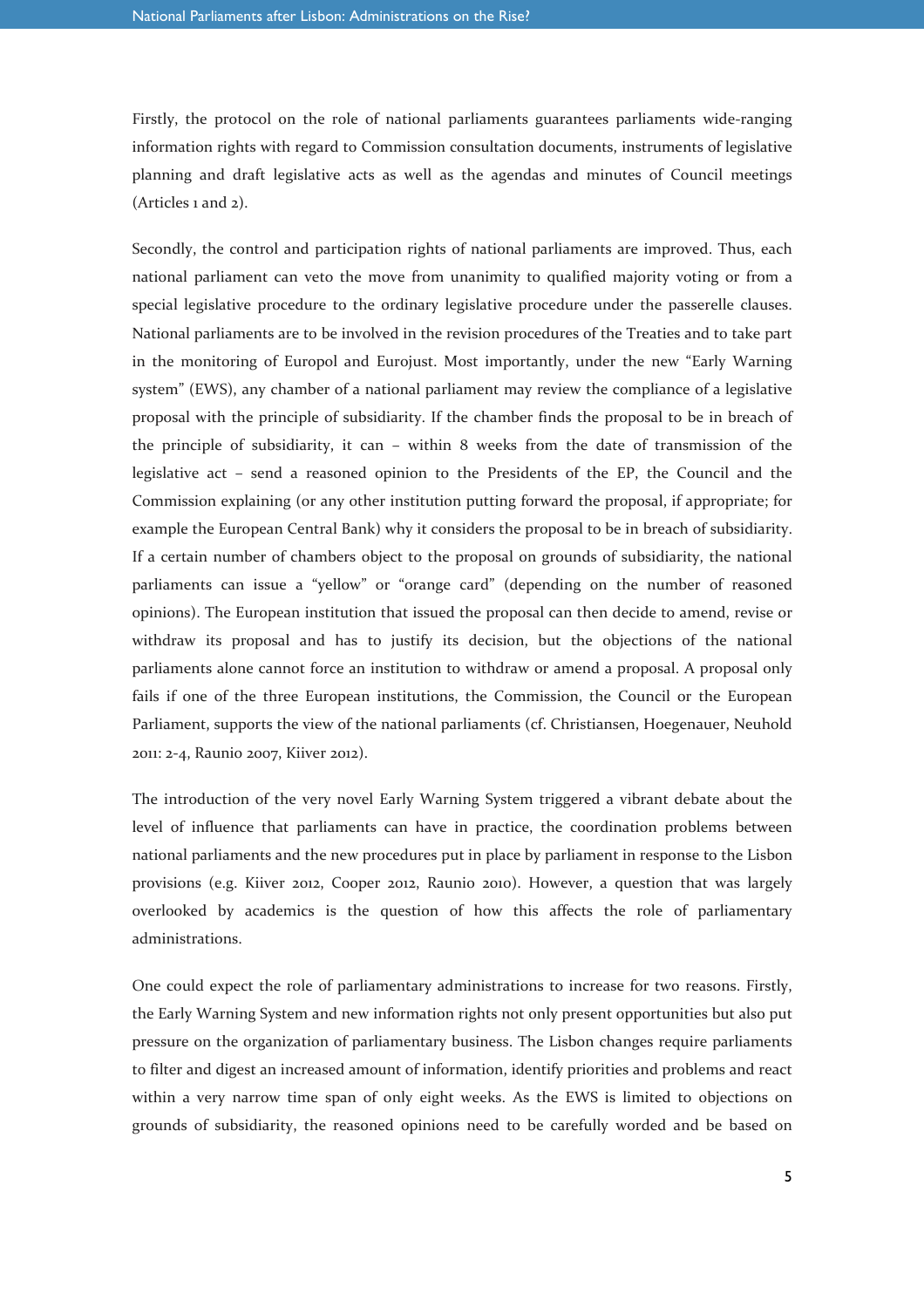(legal) justifications, and as a certain number of reasoned opinions are necessary to trigger a card, coordination with other parliaments is not only desirable but a necessity. There may thus be a need to involve the parliamentary administration in the process and even to reform existing structures. The problems that these pressures can create are best illustrated by the Belgian case. Because of the federal structure of the Belgian state, Belgium decided to allow its regional parliaments to issue reasoned opinions in policy areas that fall under their competence. However, to date, none of the regional parliaments has issued a reasoned opinion, which is seen as the result of a lack of capacity on the part of those parliaments. In fact, the parliament of Brussels had to temporarily opt out of the information distribution system, as it could not manage the sheer volume of EU-related information on a purely administrative level, let alone scrutinize the documents (Belgian Senate, EAC official, 16/04/2012; Belgian House of Representatives, EAC official, 25/05/2012). Secondly, the high complexity of European legislation and perceived low salience of most EU issues are two features that make a delegation of tasks to administrators more likely, according to the literature on administrations (Manley, 1968).

The paper thus raises the question as to the extent to which parliamentary administrations actually *do* play an active part in the scrutiny of EU politics; the roles that are fulfilled by administrators in the process and the ways in which politicians exercise oversight over the parliamentary staff. In addition, the pressures on national parliaments raise the question whether the attempts to politicize European policy-making in the Lisbon Treaty were in fact accompanied by a trend of bureaucratization.

In order to address these questions, we will first examine the roles that parliamentary administrators currently play in the scrutiny of EU affairs, while trying to distinguish which parts of these roles developed in response to the Lisbon Treaty. This will be done on the basis of qualitative data. Between September 2010 and June 2012 a first batch of semi-structured interviews with committee clerks and MPs from eight member states was conducted within the framework of a larger project on national parliaments after Lisbon (OPAL): the UK (House of Commons), France, Belgium, Germany (Bundesrat), the Netherlands, Sweden, Austria and Romania as well as Parliamentary Representatives in Brussels also from Slovenia, Finland and Ireland. In addition, the authors have so far received written replies to a questionnaire from the French Senate, the Austrian, Belgian and Swedish parliaments and the German Bundesrat.<sup>3</sup> This case selection could not be based on criteria related to the role or performance of parliamentary administrations, as the academic debate is rather silent on this and parliaments provide limited information, e.g. on parliamentary websites. However, there is variation on two other criteria that potentially affect the role of administrations: the focus on document-based scrutiny or mandating and the size of

l

<sup>&</sup>lt;sup>3</sup> For a complete list of interviews used for this paper please refer to the bibliography.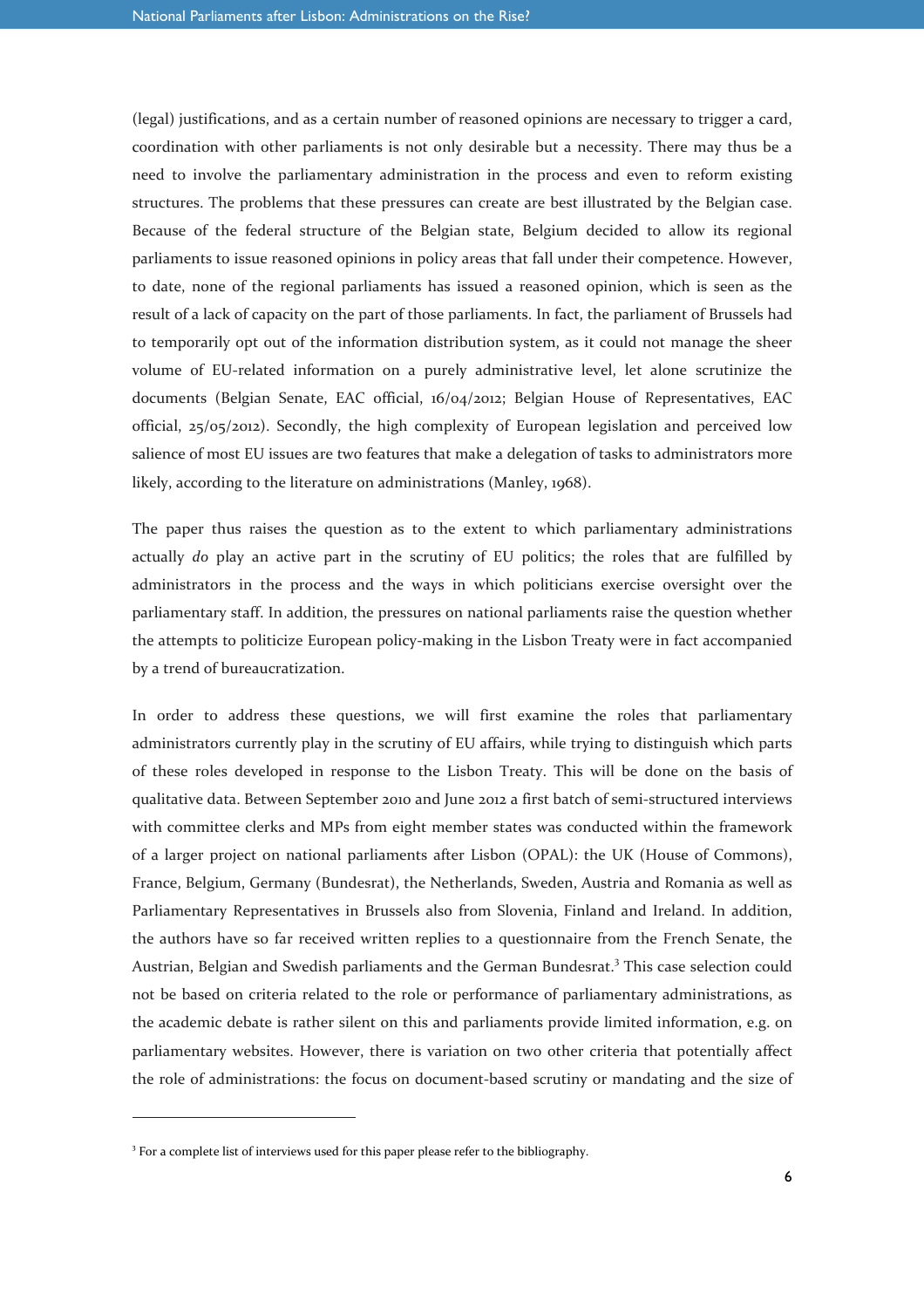the parliament. The size of the parliament is relevant in that smaller parliaments are likely to have smaller administrations and thus less administrative capacity. However, the amount of EU documents received per year is the same as for larger parliaments. Thus, the *size* of the parliament and its administration are likely to have an impact on the role that the administration can play. The difference between mandating and document-based scrutiny lies in the question of salience and political importance attributed to a certain issue. As mandating is a form of negotiation between governments and parliaments, party politics and opposition dynamics may play a bigger role when politically important issues are at stake than in the scrutiny of EU documents in general. This makes it less likely that the administration is allowed to play an important role.

In order to answer the questions about administrative involvement and roles, the first section will first review the existing literature on bureaucrats and on the administration of the European Parliament. A new typology of roles of parliamentary administrators is developed and differences in the extent of administrative involvement discussed. The second section then turns to the question of political oversight, i.e. the extent to which MPs and Senators retain control over the final outcomes of parliamentary scrutiny. The concluding section analyses the extent of bureaucratization of parliamentary scrutiny of EU affairs and presents questions for further research. While the focus of the paper thus lies on one policy arena, it is likely that the general conclusions on the role of parliamentary administrations are valid in domestic politics as well.

# **1. Parliamentary Administrations in EU Affairs: Mere Paper-Pushers?**

#### *1.1 How to Define What Bureaucrats Do?*

The complexity of the modern state and the issues at stake in policy-making require politicians to delegate some tasks and certain decision due to a lack of time and expertise. Usually this delegation empowers bureaucratic actors who specialize in certain fields. This can be seen in the case of executives, where policies are often drawn up and managed by the bureaucratic layers, which led Guenther Verheugen, for example, to complain about the power struggle between Commissioners and civil servants when he was Vice President of the Commission (EU Observer, 5 October 2006).

However, a similar dilemma befalls politicians in legislatures, who also need to delegate certain decisions due to time constraints (Arnold, 1987: 279). Any type of legislative or control activity on the part of legislatures usually requires a certain amount of information gathering and processing, which one can expect to be at least partially delegated to the parliamentary administration and,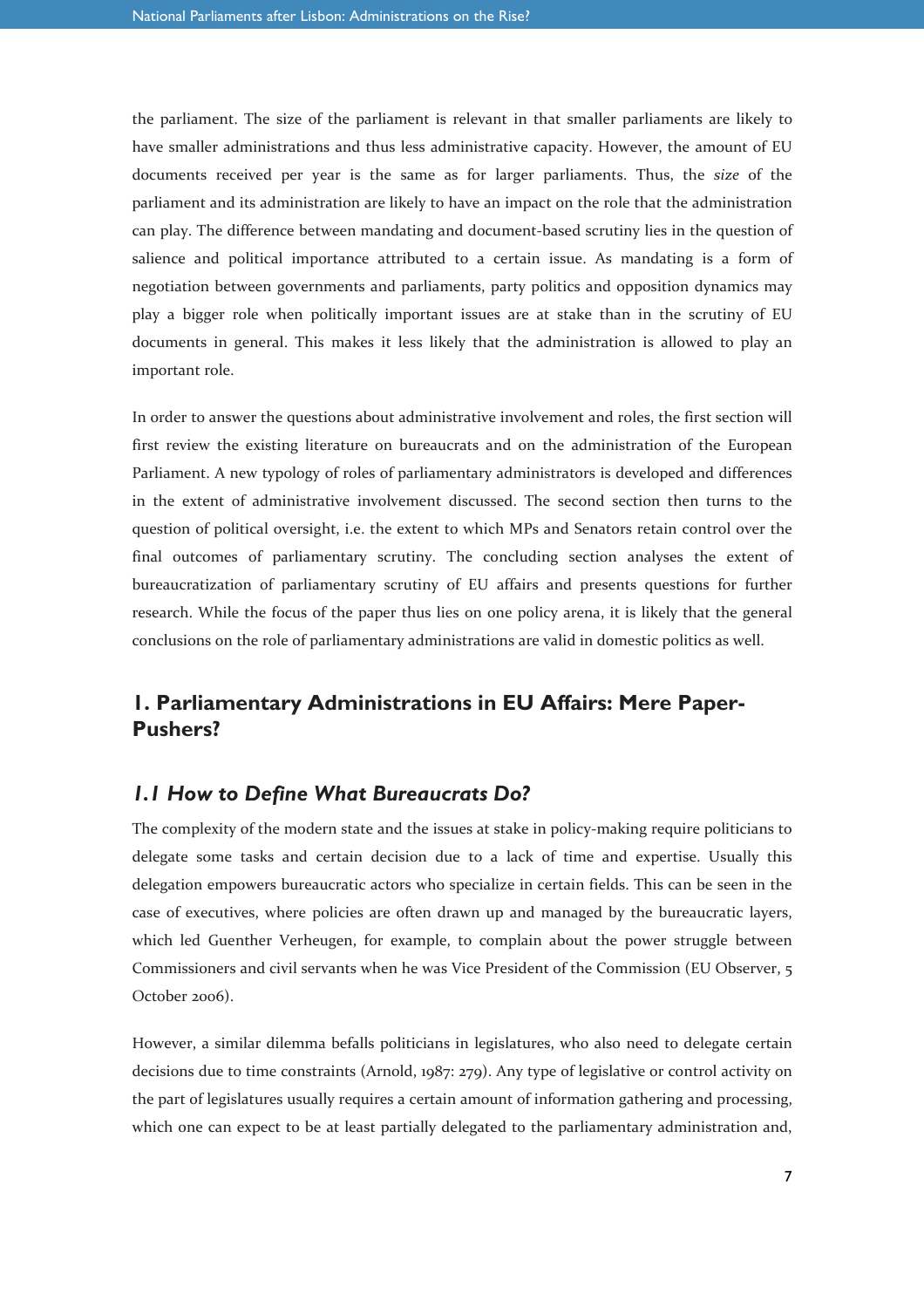especially, committee staff. Thus, in the context of the European Parliament (EP), Neunreither points out that even rapporteurs are not likely to be experts on the issue that they have to follow, both because of their own background and the way in which committee-membership and tasks get distributed in parliaments. He argues that – in national parliaments – the majority parties can rely on information from the government (Neunreither, 2006: 45). However, the new Early Warning System and information rights of national parliaments have led to increased pressure on the organization of parliamentary business, which means that European Affairs is a policy area that is particularly likely to see delegation to bureaucrats. In addition, some parliaments see the EWS as an opportunity to gain influence independently from their government, which can lead even governing parties to be in favour of independent information gathering (Dutch Lower House, VVD MP, 28/03/2012)**.** In the end, what kind of roles can we expect administrators to fulfil?

The literature on European national parliaments provides little insights in that regard. Parliamentary administrations in Western Europe have thus-far been the subject of mainly descriptive analysis (Campbell and Laporte, 1981; Ryle, 1981, Harfst and Schnapp 2003, Perez 2007). Baron highlights the emphasis on political neutrality in the French system and mentions both an advisory role and an increasing involvement in the drafting of laws, amendments and reports (Baron, 2013). Independence and autonomy from governments are essential characteristics of not only of the French but also of the British parliamentary administrative system (Campbell and Laporte, 1981; Ryle, 1981; Perez, 2007). Parliaments need their own source of information and expertise in order to remain independent from the government. In Germany, the civil service of parliament is, however, covered by the same legal framework as the federal bureaucracy, which is to provide for mobility between the legislative and executive bureaucracy (Schramm 1965, in: Blischke 1981, in: Pegan 2011). This is similar to the EU where the *Staff Regulations of Officials of the European Communities* apply to the Commission, the Council and the EP alike (European Communities 2004).

For the administration of the US Congress, Patterson summarized the tasks as informationgathering, the planning of hearings and drafting (Patterson, 1970: 26) Alternative resources in the literature are the typologies that have been developed with regard to bureaucrats in executives and the nascent literature on the EP. Page and Jenkins, for example, develop a typology of policy roles in the context of mid-level bureaucrats in the UK. They distinguish between a production role, when bureaucrats draw up policy-related documents, a maintenance role, when bureaucrats manage policies and a service role when they advise a particular body or person (Page & Jenkins, 2005: 60-75). While the production and service role are likely to be relevant in a parliamentary context where MPs may also rely on advice and drafts from the parliamentary administration, the maintenance role is a typical executive role. We do indeed know from the literature on the US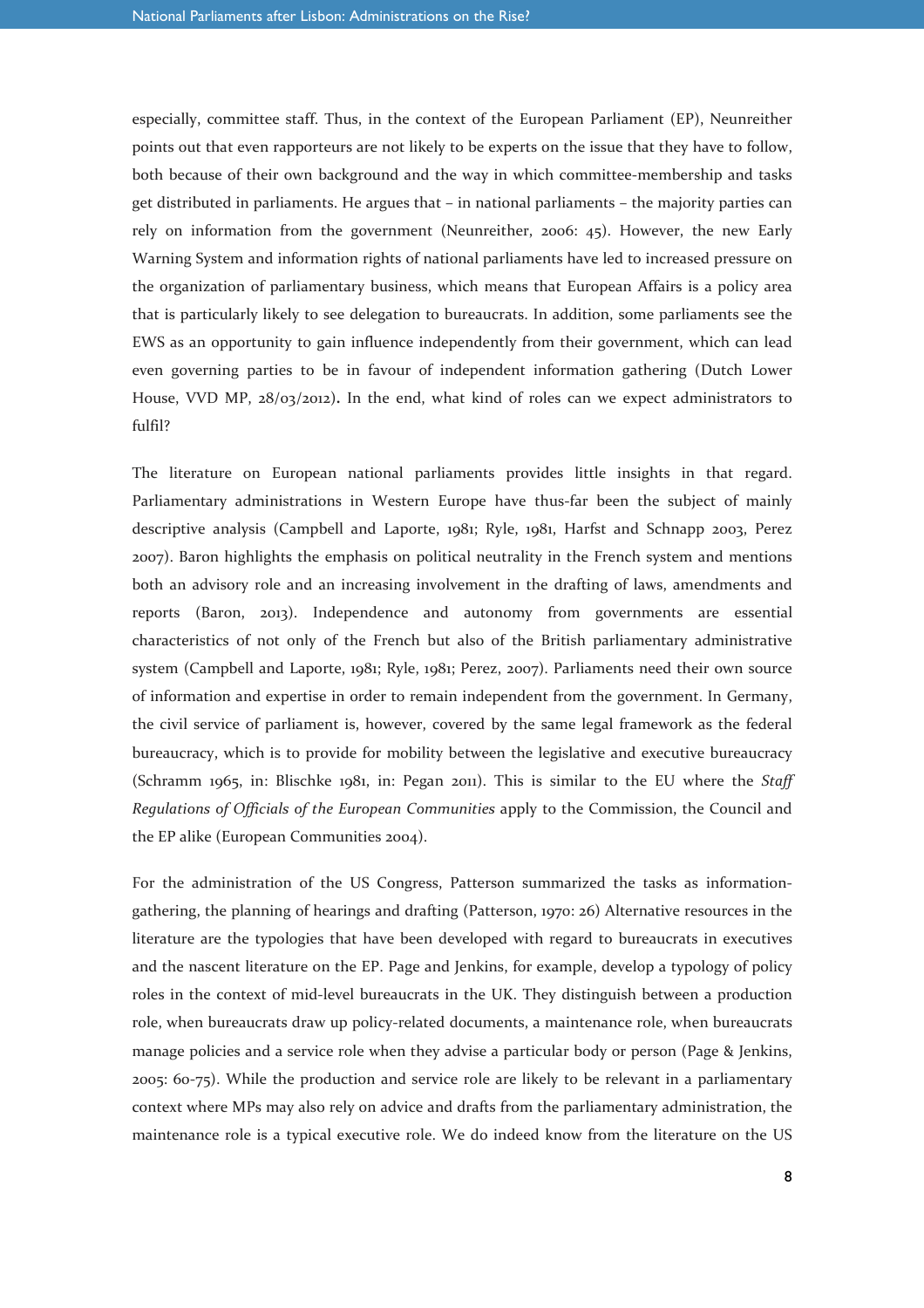Congress that parliamentary administrations provide substantial advice in complex policy areas, to the point where it can be a problem for minority parties if the advice is politically biased (Manley, 1968). However, the typology also contains gaps with regard to the tasks of parliamentary administrations, as it does not capture information management, which is likely to be important in parliaments, especially with regard to European Affairs.

In that respect, the literature on the European Parliament may be more instructive, as it should capture some features that are particularly important for parliaments. However, this body of literature is still fairly narrow. According to Provan (2001; cited in Neunreither, 2006: 55), assistance to EP Committees and MEPs can be broken down into technical-administrative assistance, which consists of organisational support, technical-substantive assistance, which involves procedural advice and assistance with drafting, research assistance and, lastly, political assistance, which is defined as political co-ordination within or across political groups and policy definition. Provan recommended that political assistance be left to the staff of political groups and the assistants of MEPs (Provan 2011). This breakdown is detailed, but the description of all tasks that might fall to the parliamentary administration as "technical" might downplay the role of administrators and hide the extent to which decisions are delegated. Winzen questions more openly the extent to which the work of the EP staff is merely technical or also of relevance to public policy, and in the process defines two roles: managing the process and informing the process (Winzen, 2011). This distinction is, of course, very broad and makes it difficult to capture change. Egeberg, Gornitzka, Trondal and Johannessen (2012) also examine the activities of EP staff by way of an online survey (N=118) When zooming in on what officials actually do, i.e. what tasks they (say they) perform it becomes apparent that providing background information for MEPs ranks at the top, followed by drafting documents (Egeberg et.al 2012, p. 17).

Dobbels and Neuhold (2012) have attempted to apply the roles developed by Page and Jenkins to the EP:

- 1. For the EP the *production role* would imply the drawing up of meeting documents, such as the agenda, voting lists on amendments and compiling the draft reports that are under discussion. This would be done on the basis of the input given by other members and on instruction of the rapporteur in question.
- 2. A *service role* in the EP would be to supplement the production role by supplying personal knowledge to MEPs on the substance of the draft reports and guidance as regards to legal and procedural issues (Egeberg et.al 2012, p. 17)
- 3. Due to the fact that EP officials operate at the heart of the EU policy-process the authors posit that EP officials could perform a role that goes beyond the service role defined by Page and Jenkins; a role which could be classified as a *steering role.* This would imply that EP civil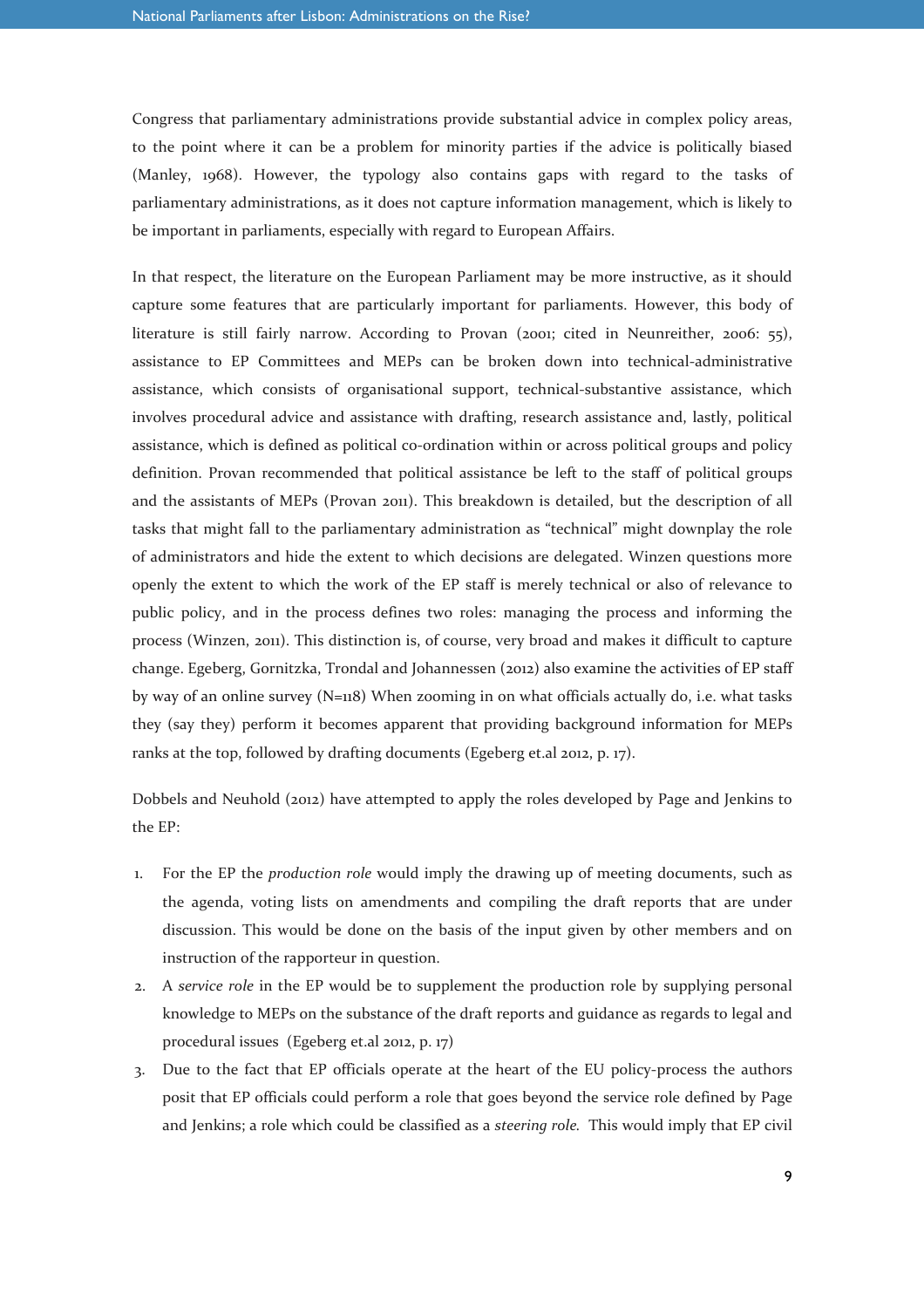servants are substantially influencing the item at stake beyond the instructions of MEPs (or because of the lack thereof).

Based on the insights from the existing literature and on interviews with Dutch and Belgian officials, the following typology has been developed (Table 1). In a first deductive process, the distinction between 'technical' tasks and informational tasks (e.g. Winzen, 2011; Neunreither, 2006) was kept. In addition, the specific tasks mentioned in the literature were tied to this distinction. However, after the first interviews, the decision was taken to create a further category to capture the nuances in 'non-technical' tasks as well as the category of 'coordinator', which is necessary to cover the specific tasks of administrators in inter-parliamentary cooperation. For example, Page and Jenkins' production role (2005: 60-75) captures the fact that administrators produce drafts. But the first interviews showed that some administrations produce drafts *prior* to committee meetings and some only *after* committee meetings based on the discussions of the MPs. Similarly, some administrations try to provide a list of all possible arguments whereas some make specific recommendations. Thus, not all administrators that *analyze* EU affairs for their committee also provide concrete *advice*.

| <b>Roles</b>                                   | <b>Administrative</b><br><b>Assistant</b>                                                                       | <b>Analyst</b>                                                                                                                               | <b>Advisor</b>                                                                                                                          | Coordinator                                                                               |
|------------------------------------------------|-----------------------------------------------------------------------------------------------------------------|----------------------------------------------------------------------------------------------------------------------------------------------|-----------------------------------------------------------------------------------------------------------------------------------------|-------------------------------------------------------------------------------------------|
| <b>Tasks</b>                                   | • Gathers and<br>forwards<br>information<br>• Summarizes<br>information<br>• Organises<br>committee<br>meetings | • Provides<br>choice of<br>balanced<br>arguments<br>• Provides<br>drafts after<br>debates<br>• Provides<br>procedural<br>and legal<br>advice | $\cdot$ Pre-<br>selection of<br>documents<br>• Provision of<br>concrete<br>solutions<br>Drafts also<br>$\bullet$<br>prior to<br>debates | • Coordination with<br>executive<br>• other chambers/<br>parliaments<br>• EU institutions |
| <b>Extent of</b><br>involvement<br>in scrutiny | Low                                                                                                             | Low- medium                                                                                                                                  | Medium-high                                                                                                                             | Low-medium                                                                                |

**Table 1:** Roles and tasks of parliamentary administrators in EU Affairs

The table now distinguishes four different types of staff roles. If administrators adopt the first type of role, they have a very low involvement in the actual process of scrutiny and act as administrative assistants. They merely gather and forward information without discriminating between issues, summarize the information provided and focus on the organization of parliamentary business. A second type of administrator is more active in the process of scrutiny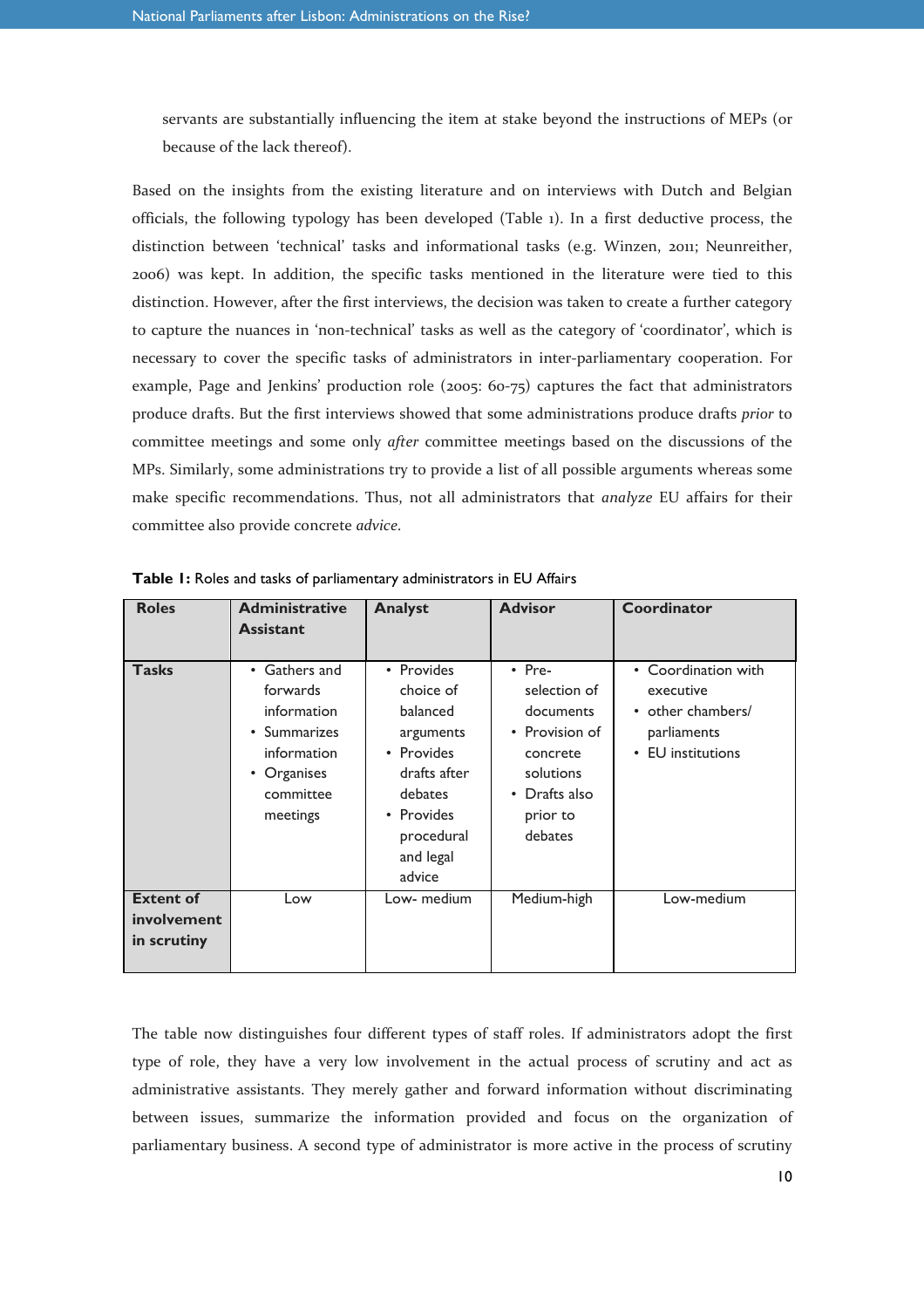and plays the role of analyst, but without exercising too much influence on the content of the discussions. Thus, that type of administrator provides a choice of arguments before a debate, that allows MPs to choose between different alternatives or pro and contra arguments, for example on whether a proposal is in breach of subsidiarity, but the administrator does not recommend a specific course of action. This type of administrative action also comprises procedural advice and drafts parliamentary documents *on the basis of debates*. Administrators that take on the role of advisors would engage in the pre-selection of "relevant" documents/issues and thus play an agenda-setting role. They would not only present MPs with arguments, but recommend a certain solutions and they would thus also be able to draft documents *prior to debates.* Finally, administrators can fulfil a coordinating function vis-à-vis other national parliaments, European institutions or their own government. The category is set apart in the table, as it does not say much about influence in itself. Coordination can mean information gathering, but it could also imply a representational function vis-à-vis other actors in Brussels or at home and can in the best of cases imply that issues are "pre"-cooked across national boundaries. How closely administrators are involved in the actual process of scrutiny when exercising the coordination function varies between parliaments and administrators. Most of the time administrators liaise for the purpose of information gathering, but whether they also speak on behalf of their parliaments this depends on national cultures and varies from country to country (French Senate, senior EU clerk,  $25/2012$ ; Swedish NPR,  $17/11/2010$ ; Irish NPR,  $13/01/2010$ ). The category was nevertheless necessary as there is staff that is specifically responsible for coordination, for example the representatives of national parliaments in the European Parliament. These also meet on a regular basis to exchange information and possibly also coordinate joint actions.

#### *1.2 The Roles of Parliamentary Administrations after Lisbon*

OPAL has so far collected data on the parliaments of eight member states. Based on the interviews and written replies, the roles of administrators in the scrutiny of EU affairs can be reconstructed.<sup>4</sup> What is striking is that while certain variations between parliaments and chambers can be observed, administrators from most chambers had at least some tasks that would be congruent with an advisory role. Overall, it seems that the Early Warning System does indeed strengthen the advisory role of administrators, in particular by giving them opportunities to set the agenda.

l

<sup>4</sup> For a complete list of interviews used for this paper please refer to the bibliography.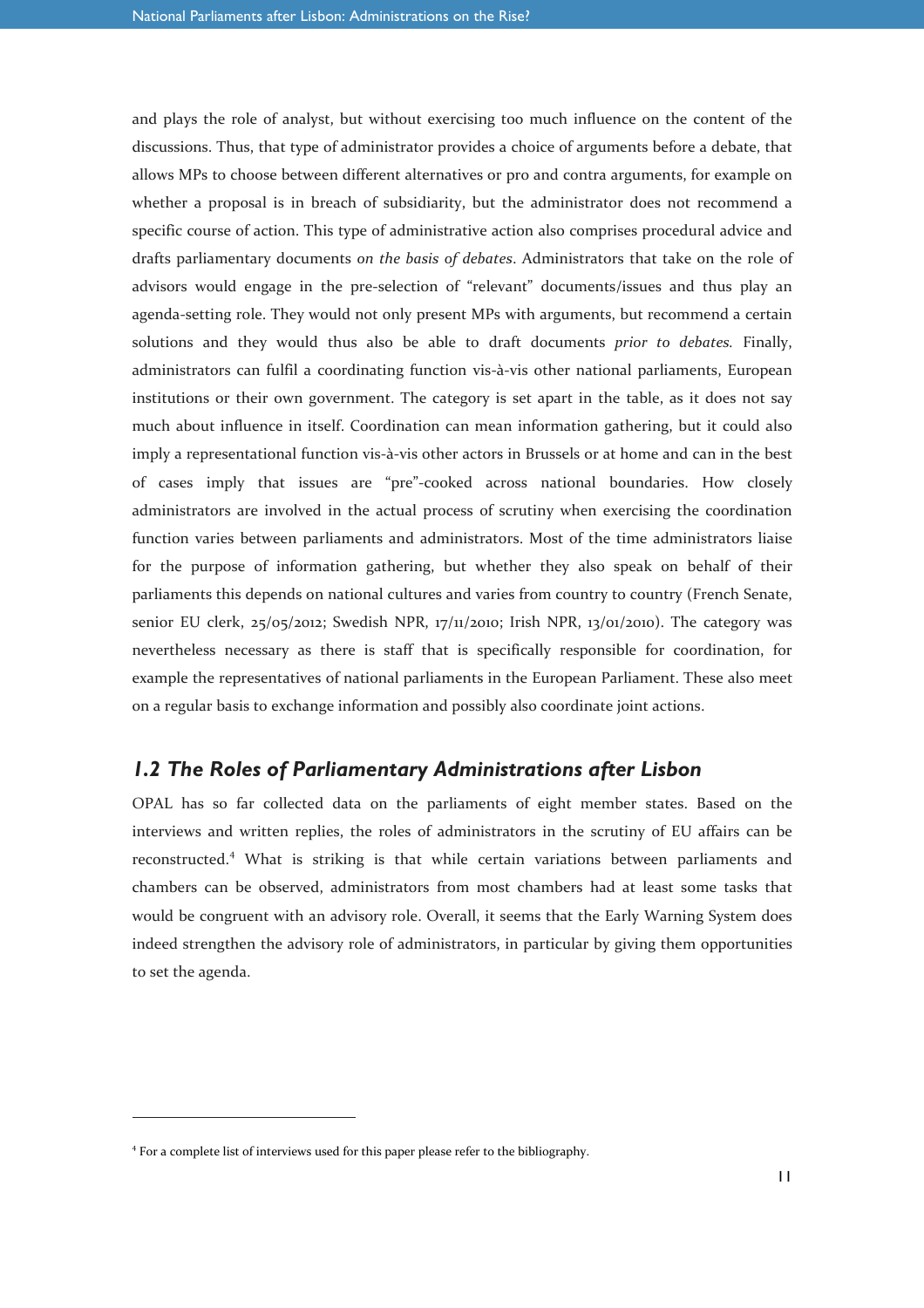#### **1.2.1 The Information-Overload Advantage**

Despite initiatives on better law-making designed to reduce the number of documents the EU produces, the EU's document output is still very high. With the new rules on information provision, this led to national parliaments being swamped with information. Thus, a Belgian European Affairs clerk estimates that the House of Representatives received about 1000 documents in 2011 – a number that varies from year to year depending on the Commission work programme (Belgian House of Representatives, EAC clerk,  $25/05/2012$ ). As a result, all of the parliaments channel this information flow via their administration. However, the European Affairs staff does not just act as a "mailbox", but – in all cases – preselects documents based on their relevance for the Member State and political salience, either based on the Commission Work Program, the weekly list of proposals or both. These lists of priorities are usually subject to the approval of the European Affairs Committee, Specialized Committees or the Chair of the European Affairs Committee, but administrators agree that their lists are most of the time accepted by their political masters (House of Commons, EAC clerk, 23/05/2012; French Senate, advisor, 4/05/2012, (Dutch Parliament, NPR, 09/12/2010). In quantitative terms, the Belgian European Affairs clerk estimates that about 100-200 out of 1000 documents are short-listed by the parliamentary staff (Belgian House of Representatives, EAC clerk, 25/05/2012). The Dutch parliament selected "priority dossiers" for subsidiarity on an annual basis, basis, but also other EU issues (around 80 in total per year) (Dutch Parliament, NPR, 09/12/2010). In practice, this filtering role gives parliamentary staff a measure of influence over the European Affairs agenda of parliaments (to the extent that they can deselect documents and concentrate their attention on a number of selected dossiers). In order to ensure that important dossiers get noticed, some parliamentary staff in addition recommend that committees scrutinize these dossiers and advice on possible courses of action, such as scrutiny reserves or reasoned opinions (Dutch Lower House, EU Affairs clerk, 09/12/2011; Romanian Parliament, Former EU Staff, 17/11/2011).

A good illustration of this kind of pre-selection is the Austrian case. In Austria, a special division within the section of "EU and International Services" of the parliamentary administration was set up to deal with incoming documents by the Austrian government and EU institutions including the EU database (COSAC 2010, p. 13). Within the new division of the parliamentary administration, all incoming EU draft legislation is submitted to a "pre-subsidiarity" check from a legal perspective, complemented by information from the Permanent Representation in Brussels or other sources. Draft legislation that is submitted by the EU institutions is prepared and identified by way of code-words. The parliamentary administration then gives a *recommendation* by email to Members of Parliament (of around 3-4 per week) as regards to the issues that are to be submitted to a subsidiarity check. If relevant the issues are then put on the agenda of the Main Committee of parliament. Usually the recommendations by the parliamentary administration are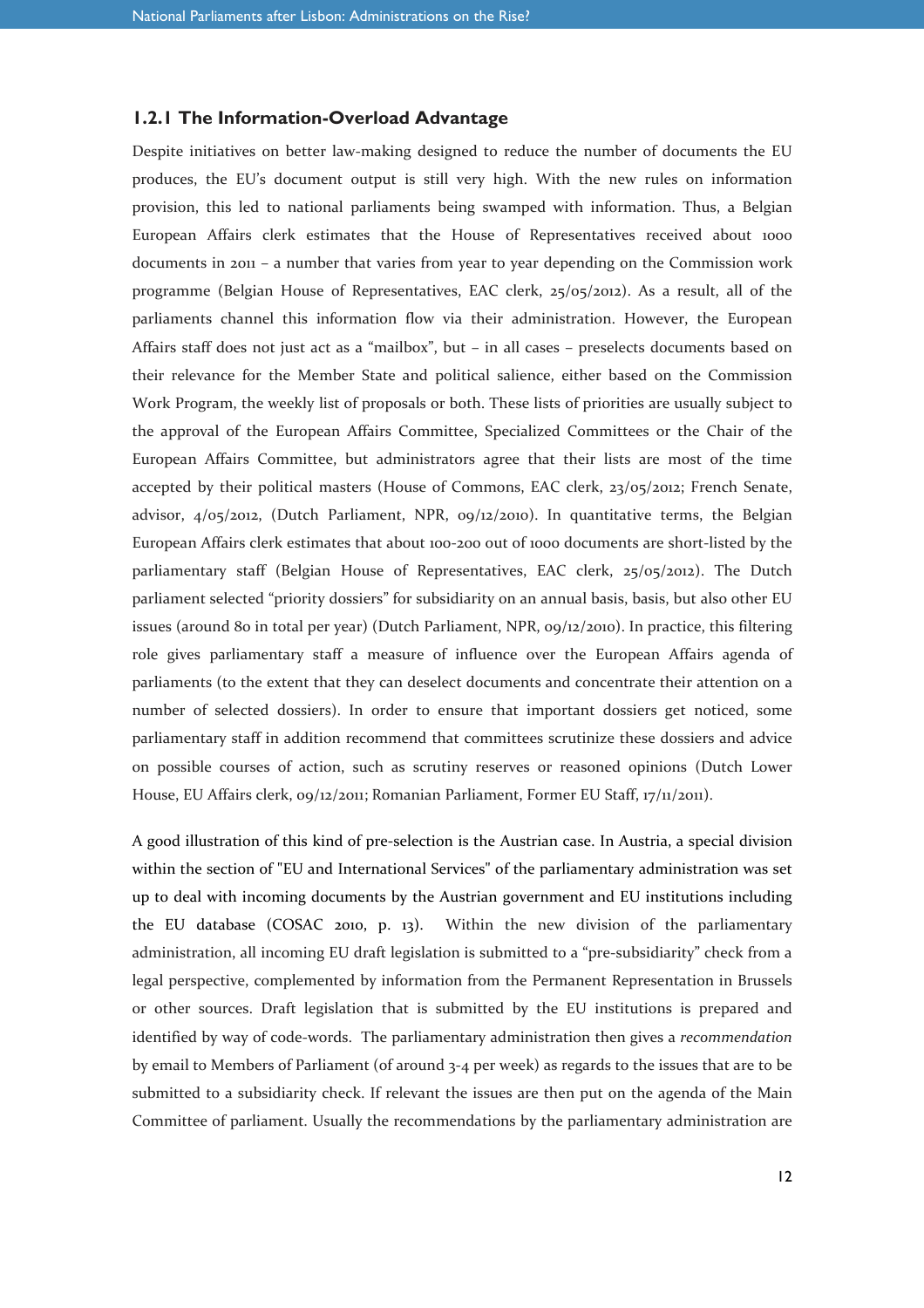taken seriously. It is then a political decision whether an opinion as regards to the violation of the subsidiarity principle is submitted to the EU institutions (Austrian Parliament, NPR,  $22/11/2010$ ).

The Belgian House of Representatives also established a new 'analysis unit' with three civil servants in preparation for Lisbon (Written reply, Belgian House of Representatives, 28/11/2012). In several other parliaments, the new information and participation rights led to an increase in the number of staff. The staff of the Belgian House of Representatives increased from  $4$  in 2006 to 7 in 2011 and the staff of the Senate from 1.5 to 3 (ibid.; Written reply, Belgian Senate,  $22/11/2012$ ). The joint staff of the two Austrian chambers increased from 10 in 2005 to 15 in 2011 as the result of the Austrian presidency in 2006 and the preparations for Lisbon (Written reply, Austrian parliament,  $13/11/2012$ ). In the Dutch Lower House, staff levels rose from 4 in 2006 to 9 in 2011 as a result of a major parliamentary reform following the negative referendum on the Constitution and anticipating the Lisbon changes (Dutch Lower House, EU Affairs clerk, 09/12/2011). In Sweden, the sectoral committees employed more EU staff to help them adapt to their role in the EWS (Written reply, Swedish parliament, 11/09/2012). However, it should also be noted that this trend is not "universal", i.e. does not apply to all national parliaments. The German Bundesrat only employed one additional person and not specifically for Lisbon, as it felt sufficiently wellstaffed (Written reply, German Bundesrat, 6/12/2012). The French Senate reduced its EU staff by two (from 16 to 14 between 2006 and 2011; Written reply, French Senate, 19/11/2012) and the Portuguese parliament went from three administrators and one assistant in 2006 to two administrators and one assistant (Written reply, Portuguese parliament, 9/10/2012). In both cases, the financial crisis and its effect on public spending were cited as important pressures.

The role of the administration in pre-selection issues is specific to the Early Warning System and document-based scrutiny. In the case of mandating, which is based on the agenda of the Council of Ministers and the draft position of the government on these issues, the tasks of the administration are based around preparatory information provision and analysis rather than selection (Dutch Lower House, EU Affairs clerk, 09/12/2011; Swedish parliament, EAC clerk, March 2012). As a result, the ability of administrators to pre-select relevant issues seems to have been particularly strengthened by the introduction of the document-based EWS, nevertheless also in mandating systems the role of administrators is also strengthened insofar as there is a clear list of priorities that the parliament will focus on and so specific advice can be given.

#### **1.2.2 From Summaries to Advice**

While all parliamentary administrations are very involved in the earliest stages of the EWS through the filtering of documents, the practices of information provision seem to vary across parliaments and even chambers. The administration of the Dutch Lower House, the Swedish parliament and the French parliament generally provide committees with balanced arguments on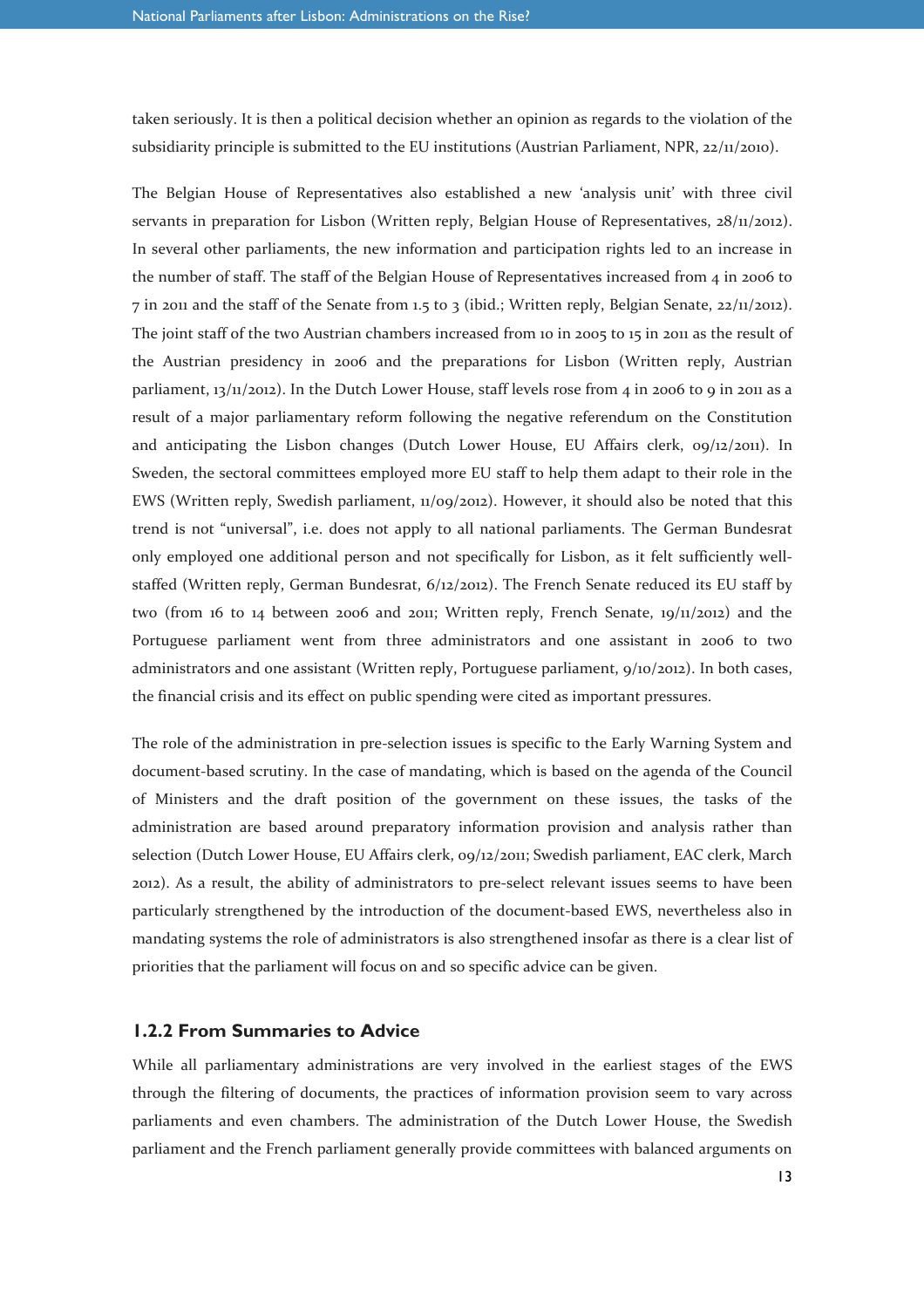an issue. The administration of the Romanian House of Representatives also provides an analysis upon request (Dutch Lower House, EU Affairs clerk, 09/12/2011; Swedish parliament, Social Insurance Committee clerks, March 2012; French Senate, senior EU clerk, 25/05/2012). The advantage of such a system is that administrators support the activities of MPs, but by providing them with a range of arguments and alternatives they remain relatively neutral and do not overly bias in their final choice (cf. Meller, 1952: 116). In the case of the Dutch Lower House, this presentation of both pro and contra argument is also part of an attempt to get politicians more actively involved in the scrutiny of EU affairs. The switch to this system only happened as part of the big overhaul of the EU scrutiny system of the Lower House of 2006 in reaction to the Dutch "no" vote on the Constitutional Treaty and in preparation for a Treaty that would introduce the new measures on the participation of national parliaments. Previously, the administrators often drafted the actual document before the debate, which could result in the committee simply approving a pre-prepared draft. As the committees are now confronted with potentially contradictory arguments, they have at the very least to choose from amongst the list of arguments (Dutch Lower House, EU Affairs clerk, 09/12/2011).

Those administrations that only provide summaries of documents or a list of different arguments usually also only draft parliamentary documents after the debates in the committees. The EAC staff of the German Bundesrat drafts reasoned opinions based on the debates in the Bundesrat (German Bundesrat, EAC clerk, 4/05/2012).

By contrast, some parliamentary administrations already provide drafts prior to debates in the committee, for example the European Affairs clerks of the Belgian House of Representatives and the Romanian Senate (Belgian House of Representatives, EAC clerk, 25/05/2012; Romanian Senate, EAC clerk, 5/04/2012), as well as the French parliamentary administration for reasoned opinions (French Senate, senior EU clerk, 25/05/2012).

In general, committee staff provides committees or individual MPs of all parties with information upon request, but leave the task of politically interpreting information to party or MP staff.

The duties of parliamentary staff with regard to mandating are similar to those under parliamentary scrutiny in this regard. Administrators gather information on the Council meeting and government position and advise the relevant committee (Swedish Parliament, EAC clerk, March 2012). In the case of the Dutch parliament, the administration sometimes also suggests possible questions that might be relevant in that context (Dutch Lower House, EU Affairs clerk, 09/12/2011).

Overall, the practices of parliamentary administrations thus vary more in the field of drafting and provision of advice than with regard to the pre-selection of documents. Some of these differences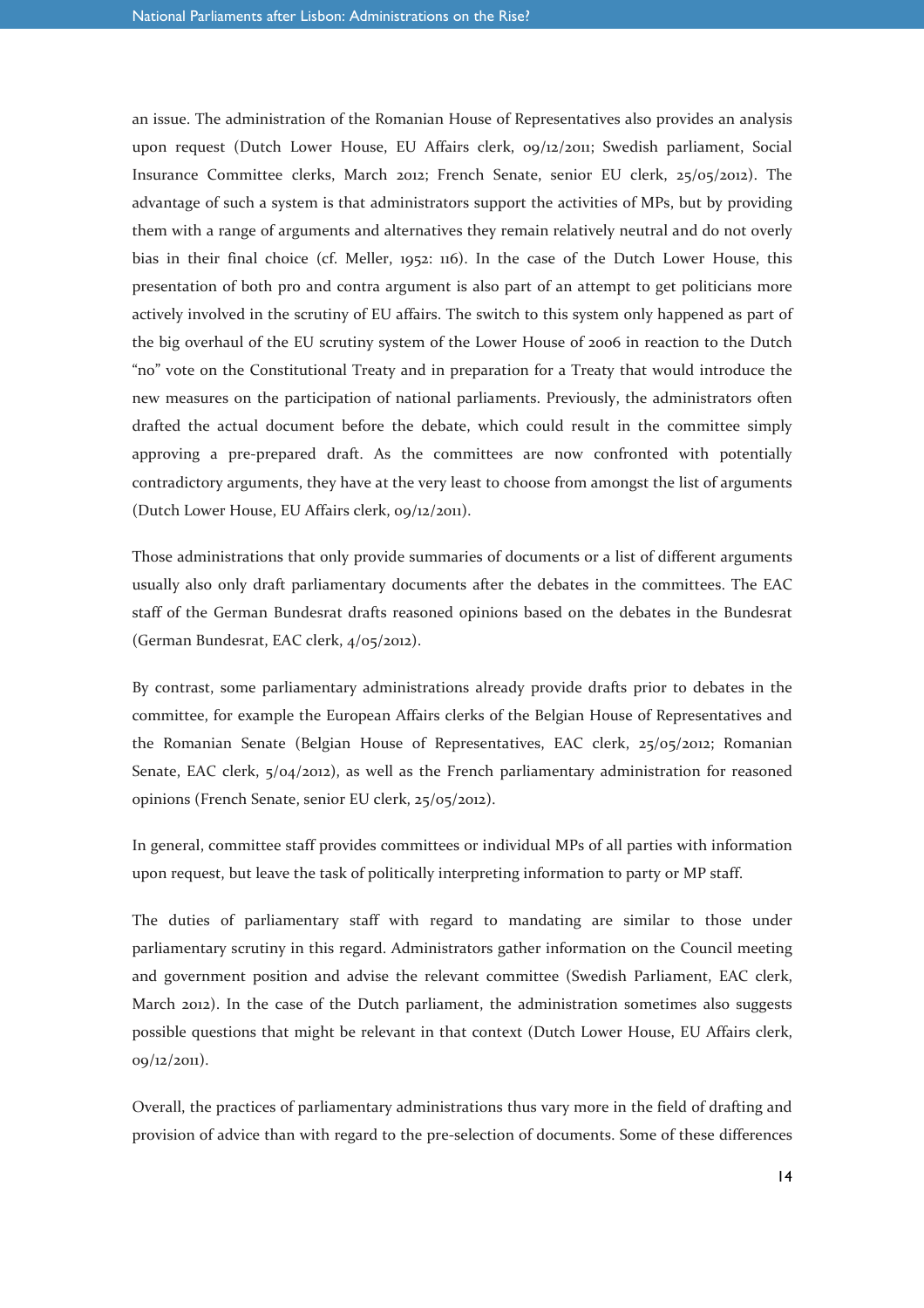are motivated by different national cultures, i.e. what MPs and administrators perceive to be the "right" way of doing things. The decision of the EU staff of the Dutch Lower House to provide balanced arguments is a case in point. However, there are other factors that induce variation. The staff of the Belgian Senate, for example, merely forwards the relevant documents to the relevant committees, but does not provide drafts of any kind. The main reason for this choice is that it has only three members of EU staff, who have to manage all EU-related activities. As the Belgian parties were (and are) very pro-European, it was not deemed necessary to increase the number of staff as interest in the scrutiny of EU affairs was low. In addition, the role of the Senate itself is under debate. As a result, the kind of support that can be provided is limited. The advantage is, of course, that politicians are not biased by administrators and truly take their own decision. The downside is that it is extremely difficult for a committee to write a draft from scratch (Belgian Senate, EAC clerk, 16/04/2012).

#### **1.2.3 A Hub for Coordination**

The key players with regard to inter-parliamentary coordination and exchange between EU institutions and national parliaments are the permanent representatives of the parliaments in the EP (hereafter: NPRs). Each parliament with the exception of Slovakia has a representative at the EP, and some bicameral parliaments have one for each chamber.

The Danish parliament is a forerunner in this respect as it has sent a permanent representative to Brussels to cover EU affairs since already 1990. The reason behind this was that the Danish parliament was the first to deal with EU issues quite intensively by way of their system of mandating the respective minister in the Council, so this came rather naturally (Danish NPR,  $0.9/11/2010$ . The Finnish parliament also decided to send a representative in 1996 due to the fact that information of the government often arrived too late und was not always seen of a reliable nature. The Swedish parliament then built on these experiences and sent a permanent representative to Brussels since 2005; prior to that a delegate was only sent to cover strategic issues such as for the Swedish Presidency and the Convention (Hegeland, in: Raunio and Brennan 2007, Swedish NPR, 17/11/2010). A majority of the representatives have worked in their respective parliaments before, so they have a first comprehensive insight into their respective legislative system.

Building on the provisions of the Lisbon Treaty as a legal basis, national parliamentary representatives to the EP have derived a common task for themselves, which is the exchange of information on the stance of their respective parliament towards a possible breach of the principle of subsidiarity from the perspective of one or more Member States. The informal network of NPRs is beginning to function by way of the regular "Monday morning meetings". It is in this setting that national parliamentary representatives exchange information and "alert" other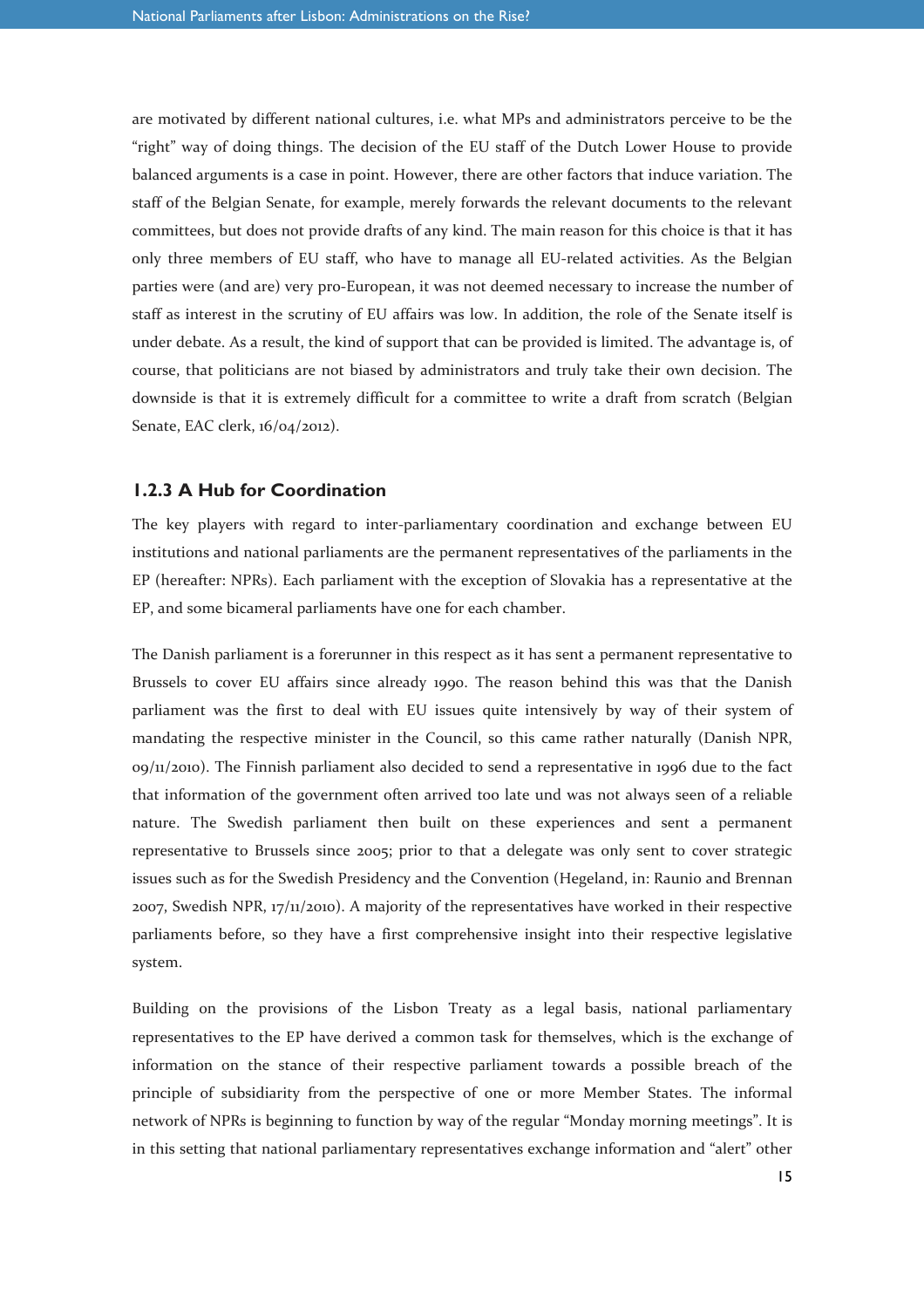parliaments to proposals that could be problematic both from the perspective of the subsidiarity principle or from a more political stance. Moreover, the fact that all representatives work in the same building builds a basis for informal information exchange, where this "bridge-building function" across national parliaments is flagged up as one of the main functions of NPRs (Dutch NPR, 9/12/2010; Slovenian NPR, 16/11/2010).

Apart from contributing to a fruitful information-exchange between national parliamentary representatives, the respective parliamentary officials have the main tasks of creating a network of contacts with the European institutions and to participate in their respective meetings as well as in meetings of their respective national parliaments. The direct contact with the EU executive is *inter alia* facilitated by the fact that representatives of the services of the Commission regularly attend the meetings of NPRs (Commission 2010, p. 7; COSAC clerk,  $\frac{9}{12}$ 2010). Moreover representatives are to supply data for the scrutiny activities of their respective parliaments and to ensure cooperation with their respective Permanent Representation to the European Union. This is facilitated in Member States such as France where the NPR does not only have an office in Paris (within the French national assembly) but also one in the EP and one in the French Permanent Representation. The French NPR thus has access to all information as regards to Council Working Groups (French NPR, 14/09/2010).

On top of that NPRs are to contribute to the exchange of best practices when it comes to exerting parliamentary control. Overall the tasks of the NPRs can be summarized as follows:

- a. *Antennae for the respective national parliaments* by providing a link between the EU arena and the domestic level and thus alerting Members of Parliament (MPs) to EU affairs and issues that are negotiated at the European level;
- b. *Representational function*: This includes working visits of MPs to Brussels and bringing MPs in contact with representatives of the EU institutions such as with MEPs or Commissioners.
- c. *Bridge-building function across national parliaments* : Within the Monday Morning Meetings for example, NPRs exchange first-hand information across national parliaments by informing each other about the respective stance of a national parliament towards a Commission proposal and this can contribute to the coordination of positions.

The EU experts in the national parliaments, by contrast, do not have many direct contacts to other national parliaments and only some contacts to EU institutions. They rely mostly on the NPRs for these contacts (e.g. French Senate, EAC clerk, 12/05/2012; Dutch Senate, 2 EAC clerks, 11/01/2011; Dutch Lower House, EU Affairs clerk, 09/12/2011; House of Commons, EAC clerk,  $23/05/2012$ ). This means that de facto most interparliamentary cooperation and requests for information have to run via Brussels and the NPR network. As the Early Warning System encourages inter-parliamentary cooperation, parliamentary staff have started to see the advantage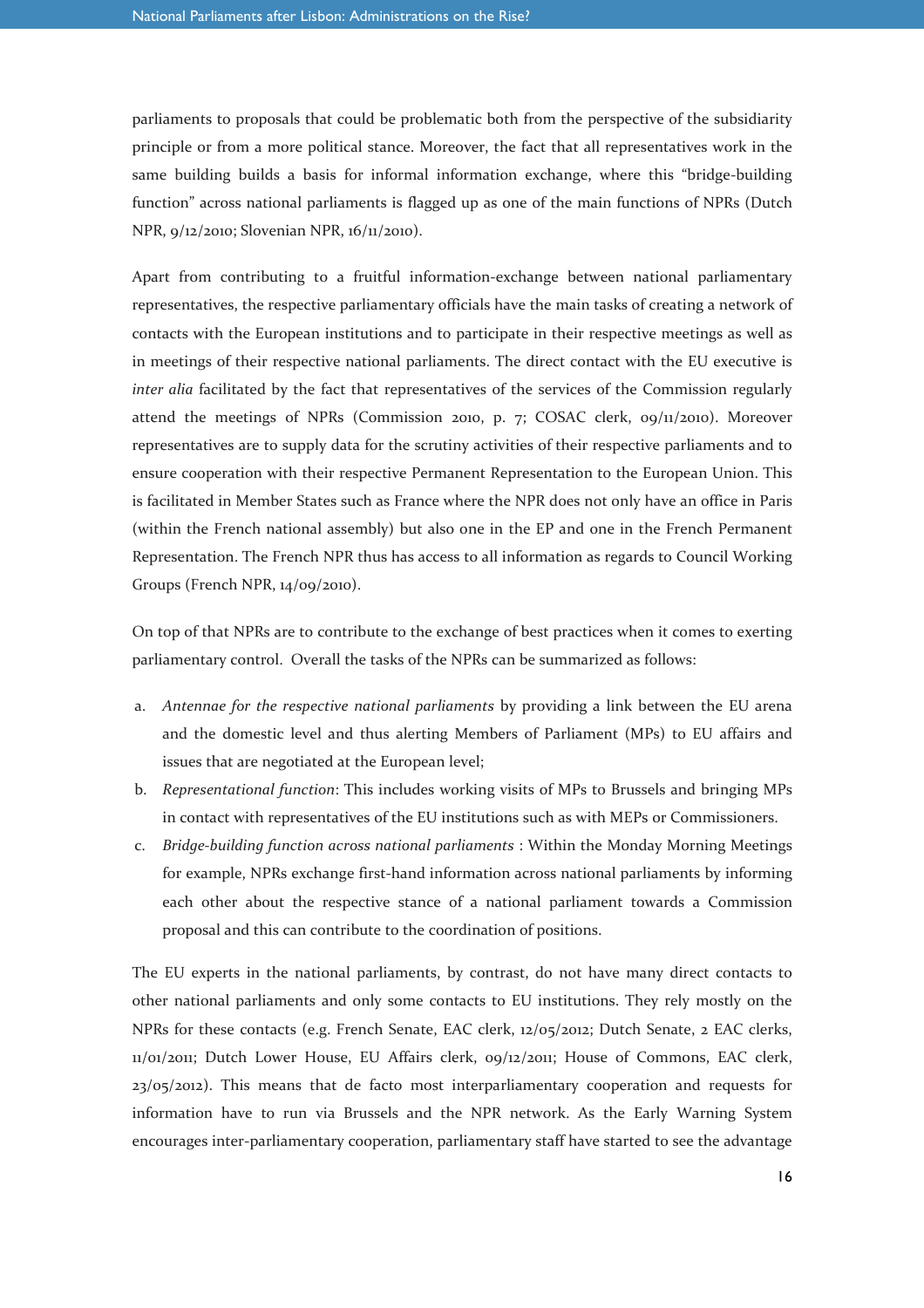of a better network of administrators. As a result, due to a Dutch initiative, a meeting of EAC clerks took place after the COSAC meeting of April 2012 (COSAC, 24/05/2012). It was not the first meeting of parliamentary staff, but the first in many years and was motivated by the increased need for coordination (Folketing, EU Advisor, 19/11/2012).

However, the main contacts of EU experts outside their chamber are still often with officials in the ministries for the purpose of information gathering. In the Netherlands, cooperation between the two chambers is also ensured mainly via administrative cooperation. Thus, the EU staff of the Senate takes part regularly in the Tuesday morning meetings of the EU staff of the Lower House. Even when the two chambers issue joint reasoned opinions, the coordination takes place mostly via the administration. However, this close cooperation is specific to the Netherlands. Neither the French nor the Belgian chambers work so closely together and thus neither do their administrations (Dutch Senate, 2 EAC clerks, 11/01/2011; Dutch Lower House, EU Affairs clerk, 09/12/2011; Belgian Senate, EAC clerk, 16/04/2012; French Senate, EAC clerk (1), 25/05/2012).

#### **1.2.4 Conclusion**

Overall, the preparation for and implementation of the Treaty of Lisbon has allowed administrators to play a more active role in EU affairs. The great number of EU documents received by national parliaments and the short period for parliamentary reactions has led to a preselection of documents by administrators in all eight countries studied. This allows administrators to become active advisors and even steer parliamentary business, especially if "driven" administrators use it to flag up a few core issues and facilitate their treatment through with procedural and substantive advice. Administrative practice on drafting and advising still varies from chamber to chamber, partly due to different perceptions of what is "good" practice and partly due to the limited capacity of smaller administrations. In addition, administrators have taken on an important role in information gathering, especially through the NPRs in Brussels. Thus, overall, the roles of administrators do not conform to one specific type of role, assistant, analyst, advisor or coordinator, but combine different elements from the different sets of categories. However, due to their role in the pre-selection of documents, all EU staff now seems to perform elements of an advisory role.

### **2. Political Oversight in National Parliaments**

The first empirical insights into the roles of parliamentary administrations in the scrutiny of EU affairs thus indicate that administrators in most parliaments actively participate in the scrutiny at several points in the process. At the same time, an active role on the part of the administrators should not be confused with bureaucratic domination or the rule of unelected officials, i.e a run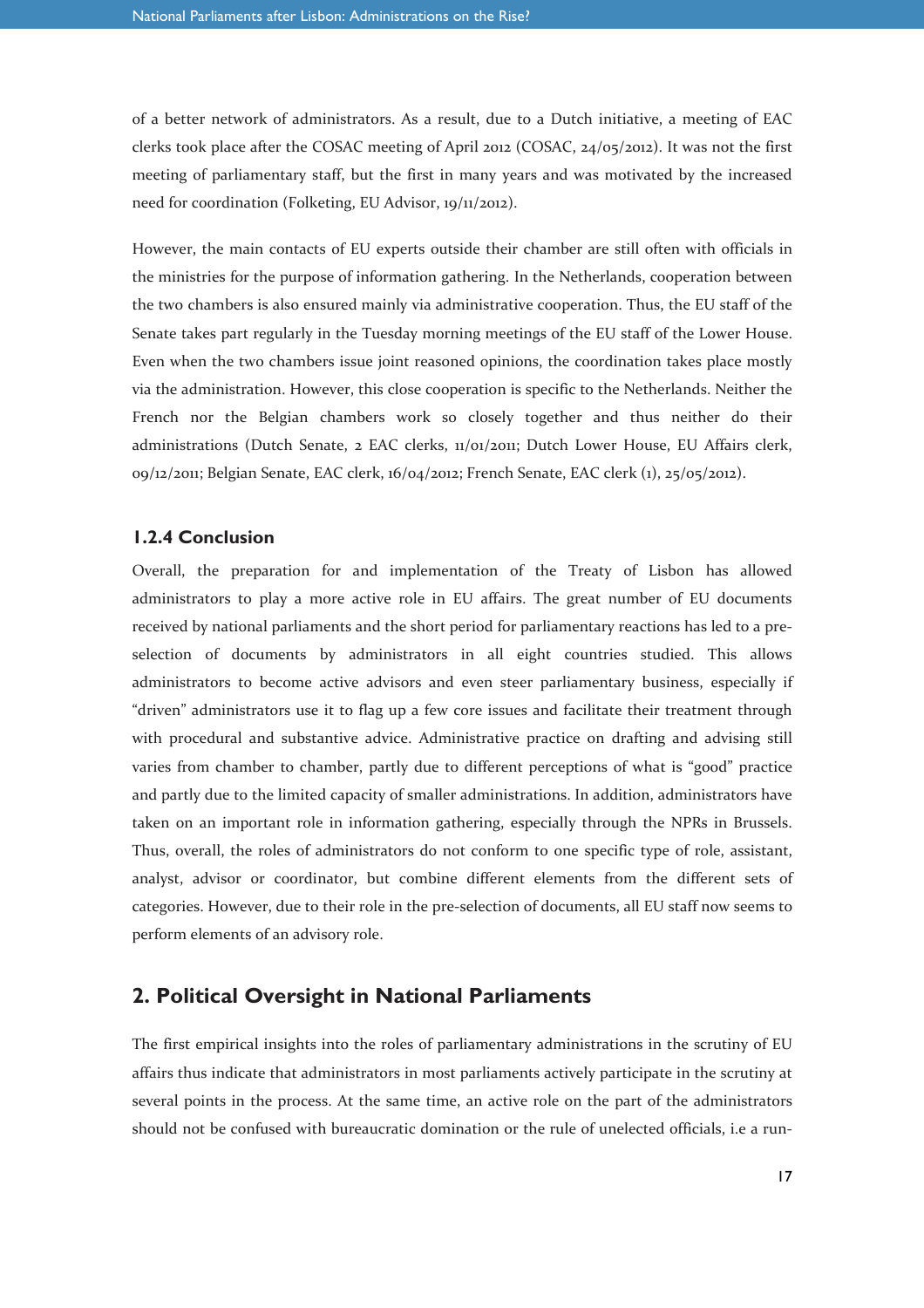away bureaucracy (Lowi 1979). As mentioned previously, legislatures have developed various strategies of dealing with the delegation of tasks to bureaucrats. Just like the literature on parliamentary administrations, the literature on parliamentary oversight over bureaucrats is not very extensive. Scholars have done research on parliamentary oversight in the case of the US Congress for several decades, though, and produced some valuable concepts and insights – albeit in the context of *executive bureaucrats* in agencies, i.e. bureaucrats that are *external* to the functioning of the parliament itself.

Within the literature on the US Congress, three approaches stand out. Firstly, Arnold introduces a distinction between forms of statutory techniques, non-statutory techniques and administrative rules and procedures. Statutory techniques are the use of authorization or re-authorization bills of programs or budgetary bills to provide guidelines or prohibitions to agencies. Non-statutory techniques comprise the use of hearings and reports to control bureaucratic activity. Finally, administrative rules and procedures allow legislatures to make agencies transparent and create channels of appeal for interested parties (Arnold, 1987: 208-1). McCubbins and Schwartz distinguish between "police-patrol" and "fire-alarm" oversight. Police-patrol oversight requires the legislature to regularly check samples of an agency's work, whereas fire-alarm oversight relies on citizens and interested parties to examine administrative decisions. A system of rules and procedures allows for access to information and establishes the rights of appeal (McCubbins and Schwartz, 1984: 166). Finally, in the context of governments and executives, Huber distinguishes between *ex ante* and *ex post* institutions. Ex ante institutions kick in before civil servants take action, whereas ex post institutions serve as a remedy. One ex ante remedy would be to allow politicians to select suitable (and potentially politicized) civil servants that sympathize with the views of the politician/government. Other ex-ante measures are again administrative rules and tight legislation. Ex post instruments include hearings and Courts. Tight budgets can be used both ways – to sanction certain behaviors or to prevent certain actions (Huber, 2000: 399-401).

Overall, the different classifications overlap and can be combined in the following way: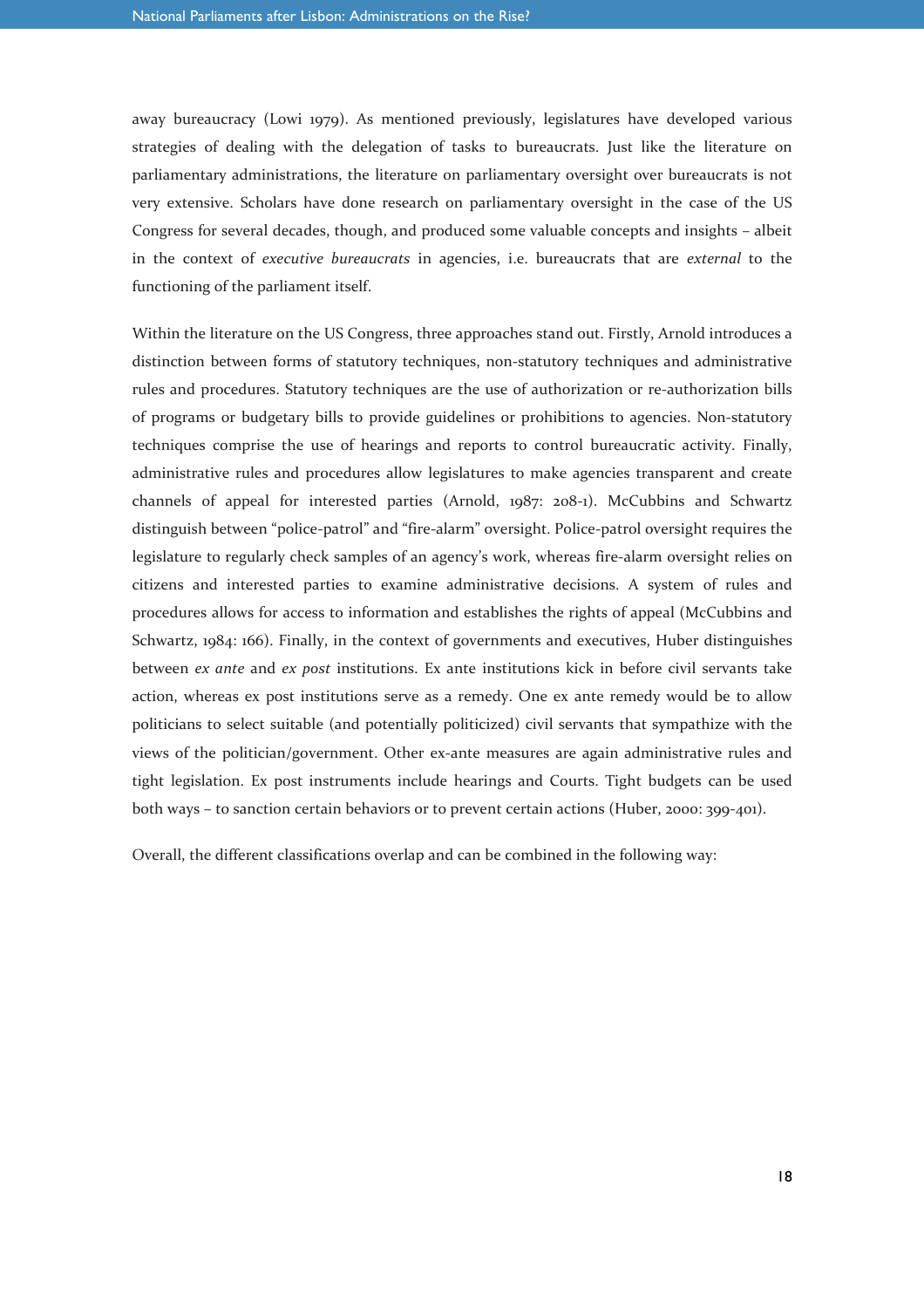|                             | <b>Ex-ante (prevention)</b>        | <b>Ex-post (correction)</b> |
|-----------------------------|------------------------------------|-----------------------------|
| <b>Statutory</b>            | tight laws<br>$\bullet$            | budget                      |
|                             | reauthorization bills<br>$\bullet$ |                             |
|                             | budget<br>$\bullet$                |                             |
| <b>Non-statutory</b>        | politicized<br>$\bullet$           | hearings                    |
|                             | appointments                       | reports                     |
|                             |                                    | appeal to courts            |
| Admin. rules and procedures | on consultations and<br>$\bullet$  | on transparency             |
|                             | stakeholder hearings               | on appeals<br>$\bullet$     |

**Table 2:** Parliamentary Oversight over Executive Bureaucracies (based on Arnold 1987, McCubbins and Schwartz 1984, Huber 2000)

However, as in the case of the roles of executive bureaucrats, the literature on the control of agencies and bureaucrats in executives cannot be transferred one-to-one to political oversight over administrators within parliaments. In fact, virtually all instruments are either not applicable to parliamentary staff due to its specific set of tasks or too formal or would backfire. The main difference is that political oversight in the case of agencies is about controlling administrators when they implement and manage policies *after* parliament has adopted a policy. In the case of parliamentary staff, in particular under the EWS, it is about controlling administrative activity that *precedes* parliamentary decisions. Parliamentary staff is usually involved in the preparation of a parliamentary decision, not in the long-term management of policies. Thus, the use of laws and reauthorization of bills and administrative rules on appeals, transparency and stakeholder hearings only make sense in the context of policy-related activity where decision-making is delegated to bureaucrats. Hearings with one's own staff would be an overly formal approach and both budgetary instruments and the appointment of politicized staff would backfire in the context of parliamentary staff. In the case of the former, budgetary cuts to punish or constrain "rebellious" staff would effectively deprive politicians of their support. Politicized appointments may work in the case of politically homogeneous governments, but parliamentary staff is generally expected to respond to all parties, so that politicized staff would only generate and reinforce conflicts.

Overall, the instruments available for political oversight over parliamentary administrations are thus somewhat different. In order to avoid conflict, national parliaments generally try to ensure that parliamentary staff is politically neutral and at the service of all parties. The ex-ante measures can take the form of rules on the political neutrality of civil servants and politically neutral appointments. In France and Belgium, for example, parliamentary staff is recruited through a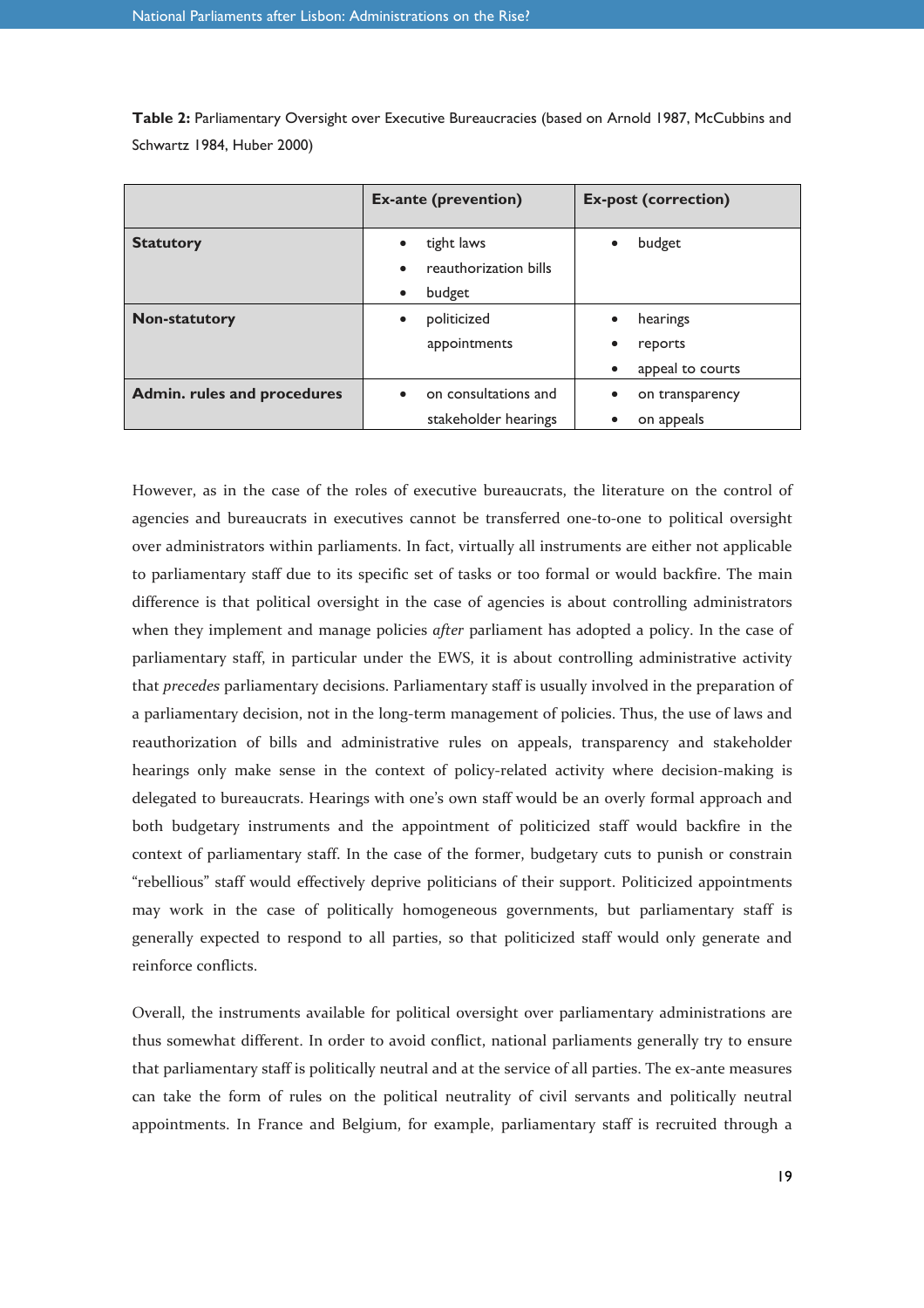concours and French law imposes strict neutrality requirements on civil servants (Baron, 2013; Belgian Senate, EAC clerk, 16/04/2012; Belgian House of Representatives, EAC clerk, 25/05/2012, French NPR,  $14^{th}$  September 2010).

Ex-post correction of administrative behavior is much simpler in the case of legislatures. As all final decisions are taken by MPs either in committees or in the plenary, MPs can simply ignore administrative advice and drafts, sidelines administrators that are seen as biased, circumvent parliamentary staff with the help of group staff or personal assistants or, in extreme cases, restructure the administration. After all, legislative staff can only be as influential as legislators allow them to be (DeGregorio, 1994: 2; Winzen 2011). On the other hand, one could argue that political oversight is much harder for (small) minority parties than for majority parties. As political oversight de facto relies on MPs having the last word, it can be very difficult for opposition parties to hold a biased administration in check if it has the support of the majority (cf. Manley, 1968).

Political oversight in EU affairs indeed largely relies on the simple fact that decisions are ultimately taken by politicians, not by administrators. The final decision on whether a document is in breach of subsidiarity or not lies with the relevant committee or the plenary and what a minister should or should not say in the Council is also agreed during committee debates. In general, interviewees mentioned few instances of disagreement between administrators and MPs beyond the fact that, occasionally, an issue is added to or removed from the list of issues to watch. Interestingly, the most frequently voiced concern of administrators seems to be the fear that what they do might not be taken up because of a lack of interest in the scrutiny of EU affairs on the part of politicians. The view of Belgian committee clerks is, for example, that the Treaty of Lisbon had not much impact on their parliament, because politicians were too pro-European to have an interest in EU scrutiny (Belgian Senate, EAC clerk, 16/04/2012; Belgian House of Representatives, EAC clerk, 25/05/2012). Similarly, French clerks have expressed the views that some committee chairs did not view the EWS as something desirable (French Senate, advisor, 4/05/2012). Also Romanian clerks feel that MPs in their committees are not always as interested in certain EU issues as they themselves (Romanian Senate, 2 clerks European Division, 12/04/2012). Thus, the predominant constraint on administrative activity might in practice be to get MPs to take up the issues raised by administrators.

#### **3. Conclusion: Administrations on the Rise?**

The Treaty of Lisbon has created new opportunities for national parliaments, but also for their administrations. In particular the work-intensive system of document-based scrutiny under the new Early Warning System de facto requires parliaments to delegate the task of filtering and preselecting relevant documents to their EU staff. In the process, administrators gain a certain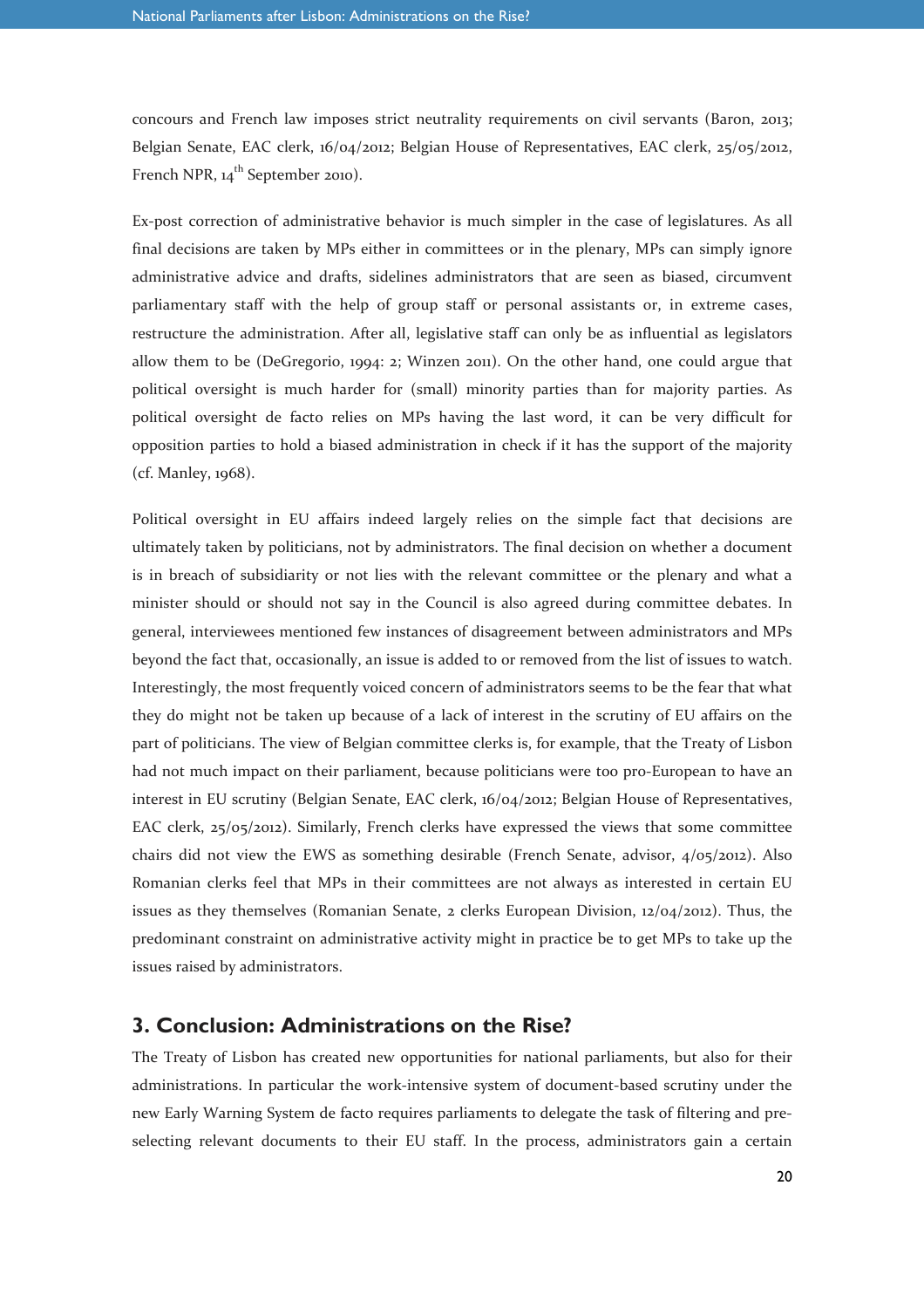agenda-setting power. In those cases where administrators provide additional procedural or substantial advice and recommend that the parliament take action on a proposal, the agendasetting role can gain further importance.

With regard to advising and drafting, there are marked differences in the practices of the various parliamentary administrations. While some administrators draft parliamentary documents prior to debates, others only provide an overview over a range of arguments or draft documents after debates. These differences are partially due to different perceptions of good parliamentary practice and partially due to the different capacities of parliamentary administrations.

In addition, EU staff plays an important role in the coordination between national parliaments, as in this case of Permanent Representatives of the national parliaments in the European Parliament are best placed to engage in information exchange on a regular basis and alert other parliaments to important proposals.

Nevertheless, while the Treaty of Lisbon with its document-heavy procedures has thus certainly led to a certain degree of bureaucratization of parliamentary business, this should not disguise the fact that the final decisions are taken by MPs in the (European Affairs or sectoral) committees and plenary. The greatest impact of administrators on the scrutiny of EU affairs stems probably from their attempts to promote the discussion and scrutiny of important European issues within their parliaments.

Overall, the first empirical insights into the role of parliamentary administrations in the scrutiny of EU affairs highlight nevertheless the fact that parliamentary administrators are often more than mere paper-pushers and play an important role, especially as regards to information provision, filtering and analysis. One of the tasks for future research will thus be to explore further the differences between national systems of parliamentary administrative support as well as the factors explaining the variation in administrative organization and tasks.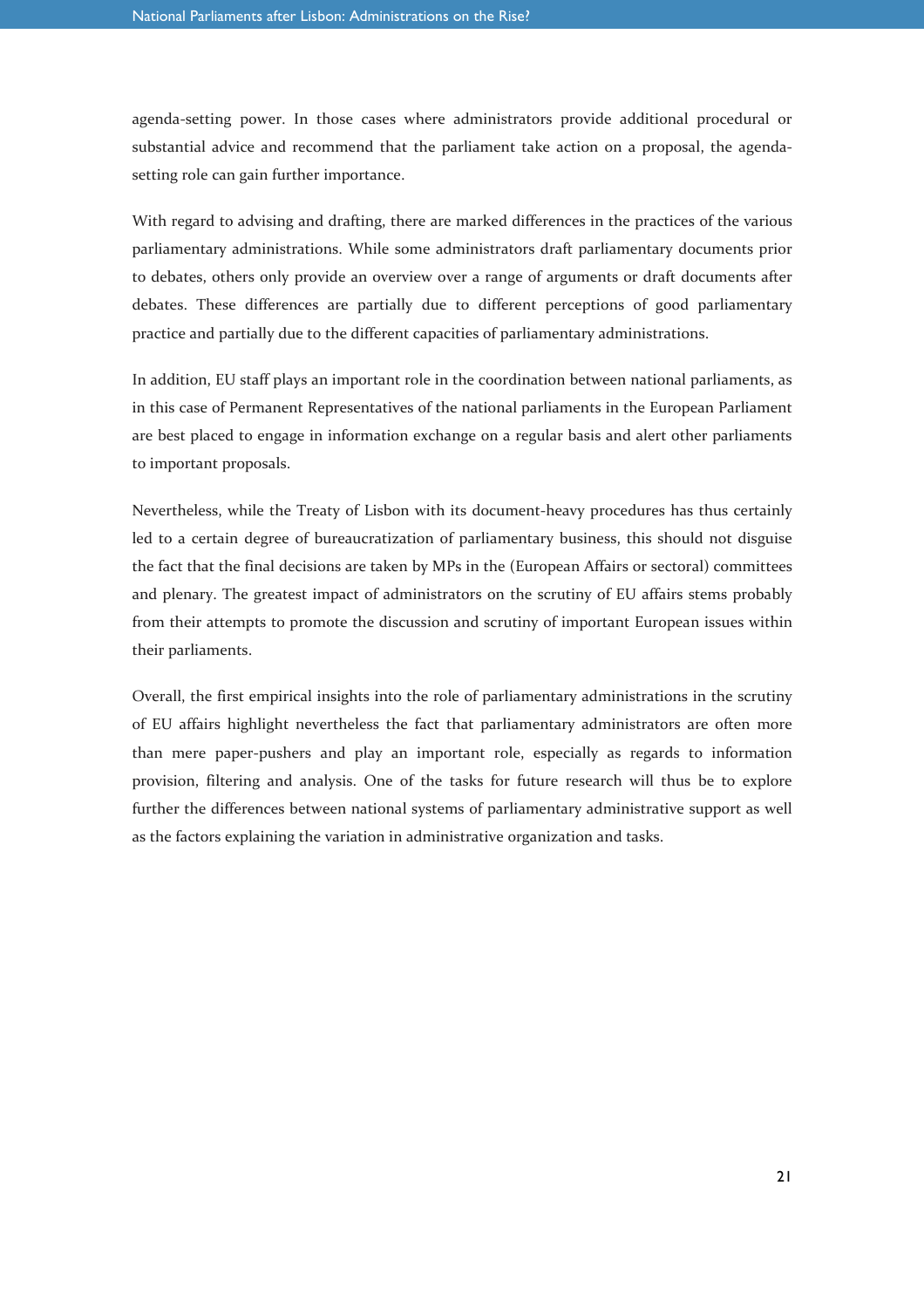# **Bibliography**

- Arnold, R.D. (1987). Political Control of Administrative Officials. *Journal of Law, Economics & Organization, 3(2),* 279-286.
- Baron, F. (2013, forthcoming). Civil servants: how to support the political level: The French Case. In: C. Neuhold, S. Vanhoonacker and L. Verhey (eds.) *Civil Servants and Politics.* Basingstoke: Palgrave.
- Blischke, W. (1981). Parliamentary staffs in the German Bundestag. Legislative Studies Quarterly,  $6(4)$ , 533–558.
- Campbell, S. and Laporte, J. (1981). The staff of the parliamentary assemblies in France. Legislative Studies Quarterly, 6(4), 521-531.
- Christiansen, T., Högenauer, A.L. & Neuhold C., *The Europeanisation of National Parliaments Post-Lisbon: Bureaucratisation and Transnationalisation rather than more democracy in the European Union?,* ECPR General Conference, Reykjavik, 27 August 2011.
- Cooper, I. (2012) A 'Virtual Third Chamber' for the European Union? National parliaments after the Treaty of Lisbon. *West European Politics*, 35(3), 441-465.
- COSAC (2010): *Thirteenth Bi-annual Report: Developments in European Union Procedures and Practices Relevant to Parliamentary Scrutiny*, Prepared by the COSAC Secretariat and presented to: XLIII Conference of Community and European Affairs Committees of Parliaments of the European Union, 31. May – 1. June 2010.
- DeGregorio, C. (1994), Professional Committee Staff as Policy Making Partners in the US Congress. *Congress & The Presidency,* 21(1), 49.
- Dobbels, M. & Neuhold, C., *The Roles Bureaucrats Play: The Input of European Parliament (EP) Administrators into Co-Decision.* UACES Conference, Cambridge 7 September 2011.
- Egeberg, M., Gornitzka, A., Trondal, J. and Johannessen, M. (2012) Parliament Staff: Unpacking the Behaviour of Officials in the European Parliament, *Journal of European Public Policy*, DOI: 10.1080/13501763.2012.718885, 1-20.
- EU Observer, 5 October 2006, "Commission bureaucrats are getting too powerful", http://euobserver.com/?aid=22572.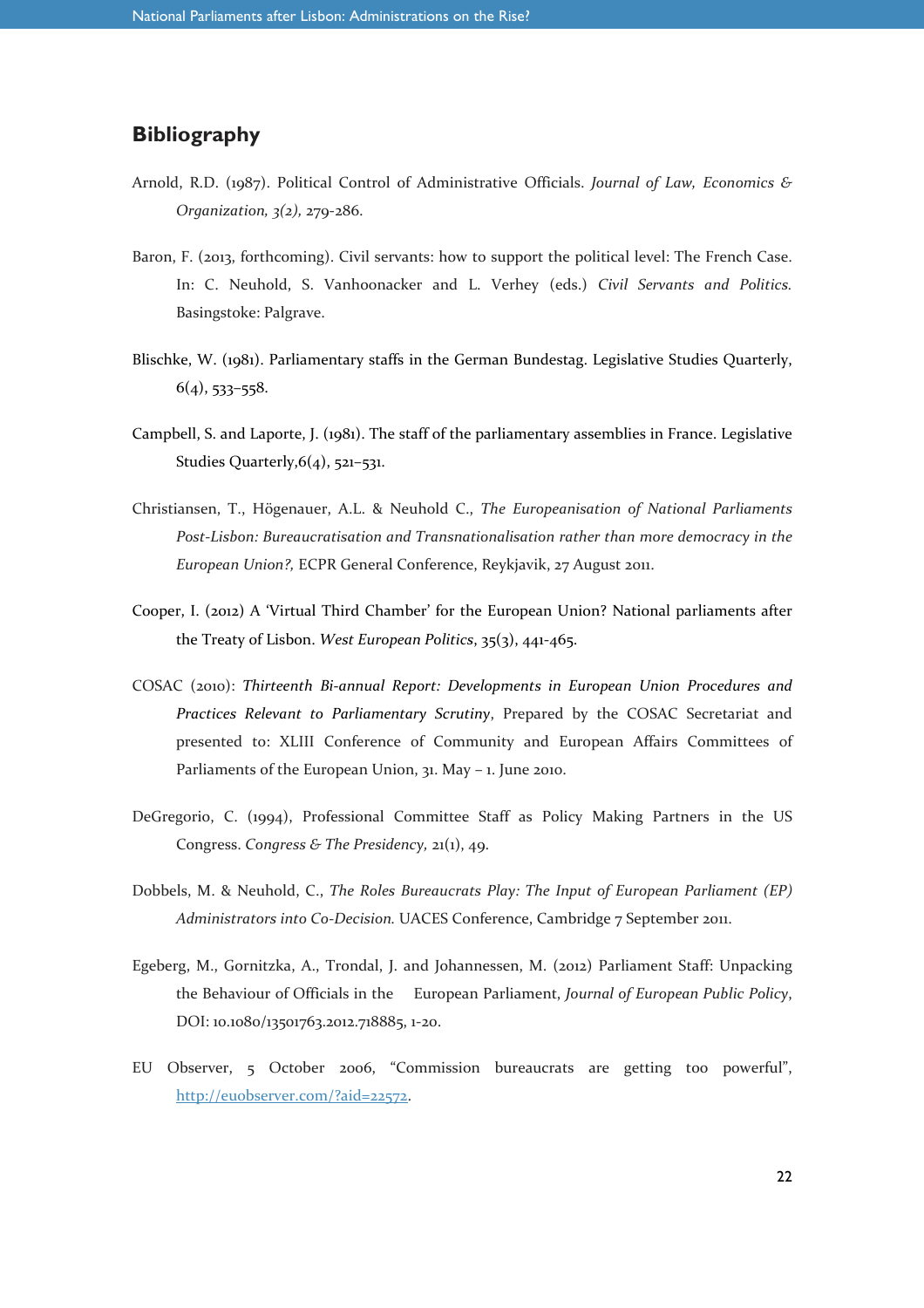- European Council (2001), Laeken Declaration on the Future of the European Union, http://european-convention.eu.int/pdf/lknen.pdf.
- European Communities (2004) *Staff Regulations of Officials of the European Communities*, http://ec.europa.eu/dgs/personnel\_administration/statut/tocen100.pdf
- Hegeland, H. (2007). The European Union in national parliaments: domestic or foreign policy? A study of Nordic parliamentary systems. In: O'Brennan and Raunio (eds.), *National Parliaments within the Enlarged European Union: From 'victims' of integration to competitive actors?,* Abingdon: Routledge, 95-115.
- Huber, J. (2000). Delegation to Civil Servants in Parliamentary Democracies. *European Journal of Political Research, 37,* 397-413.
- Kiiver, P. (2012). *The Early Warning System for the Principle of Subsidiarity. Constitutional theory and empirical reality*. London and New York: Routledge.
- Lowi, T. (1979) *The end of liberalism* (New York: W. W. Norton & Company).
- Manley, J.F. (1968). Congressional Staff and Public Policy-Making: The Joint Committee on International Revenue Taxation. *The Journal of Politics, 30(4),* 1046-1067.
- McCubbins, M.D. & Schwartz, T. (1984). Congressional Oversight Overlooked: Police Patrols versus Fire Alarms. *American Journal of Political Science, 28(1),* 165-179.
- Meller, N. (1952). The Policy Position of Legislative Service Agencies. *The Western Political Quarterly, 5(1),* 109-123.
- Neunreither, K. (2006). Elected legislators and their unelected assistants in the European Parliament. *Journal of Legislative Studies*, *8*(4), 40-60.
- Page, E., & Jenkins, B. (2005). *Policy Bureaucracy: Government with a Cast of Thousands*. Oxford: Oxford University Press.
- Patterson, S. (1970). The Political Staffs of Congressional Committees. *Administrative Science Quarterly, 25(1),* 22-38.
- Provan, J. (2001), Working Document No. 6 on Internal Reform: " Legislative Assistance to Members - A Rethink.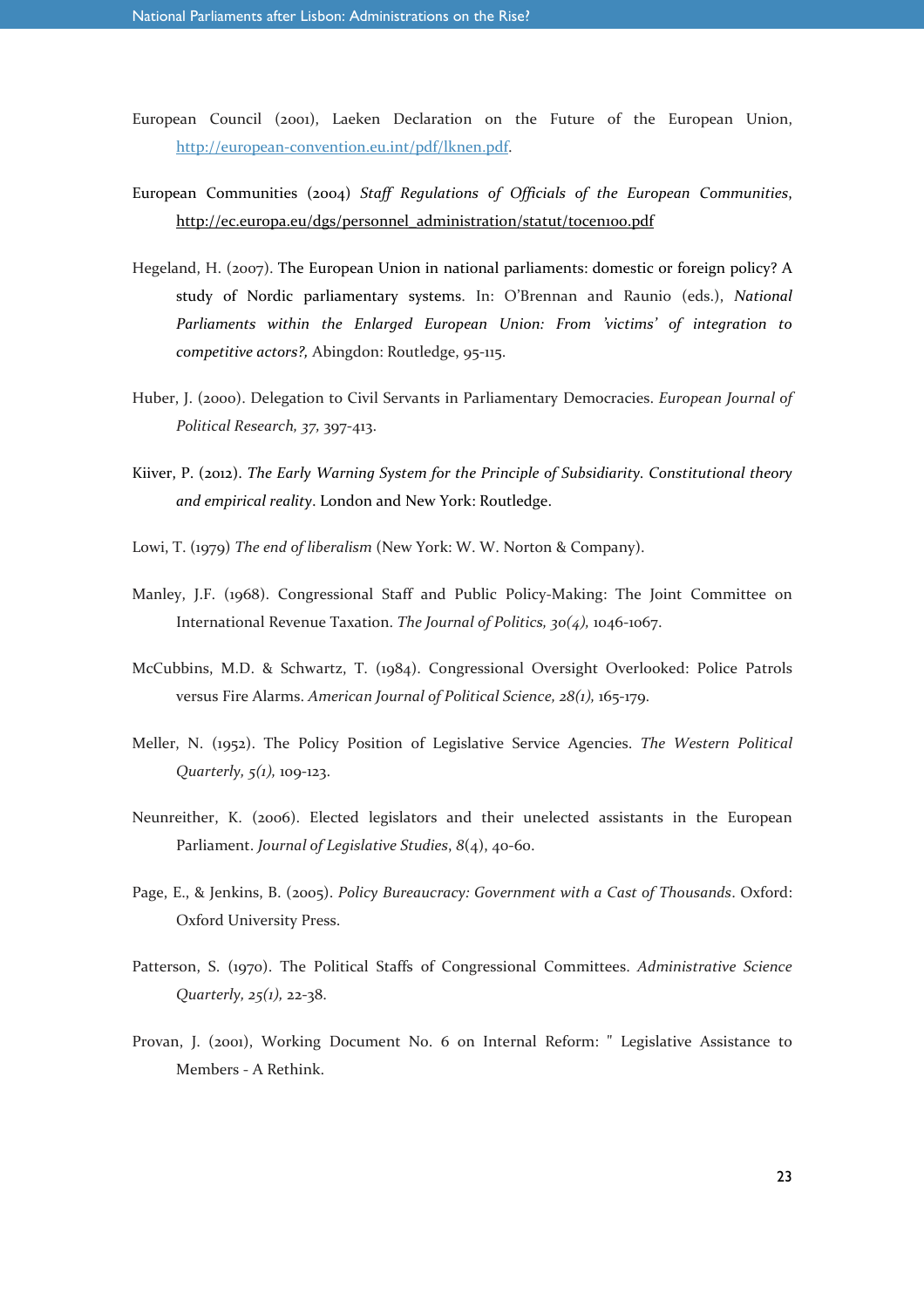- Perez, S. (2007). Parlament et administration de l'Union européenne. In Annuaire européen d'administration publique: Tome 29, Parlement et administration en Europe. PU Aix-Marseille.
- Raunio, T. (2007) National legislatures and the Constitutional Treaty. In: J. O'Brennan and T. Raunio (eds.) *National Parliaments within the Enlarged European Union: From 'victims' of integration to competitive actors?.* Abingdon: Routledge, pp. 79-92.
- Raunio, T. (2010) Destined for Irrelevance? Subsidiarity Control by National Parliaments, E*urope Working Paper,* 2010(36), Real Instituto Elcano
- Ryle, M. T. (1981). The legislative staff of the British House of Commons. *Legislative Studies Quarterly*, 6(4):497–519.
- Winzen, T. (2011). Technical or Political ? An Exploration of the Work of Officials in the Committees of the European Parliament. *Journal of Legislative Studies*, *17*(1), 27-44.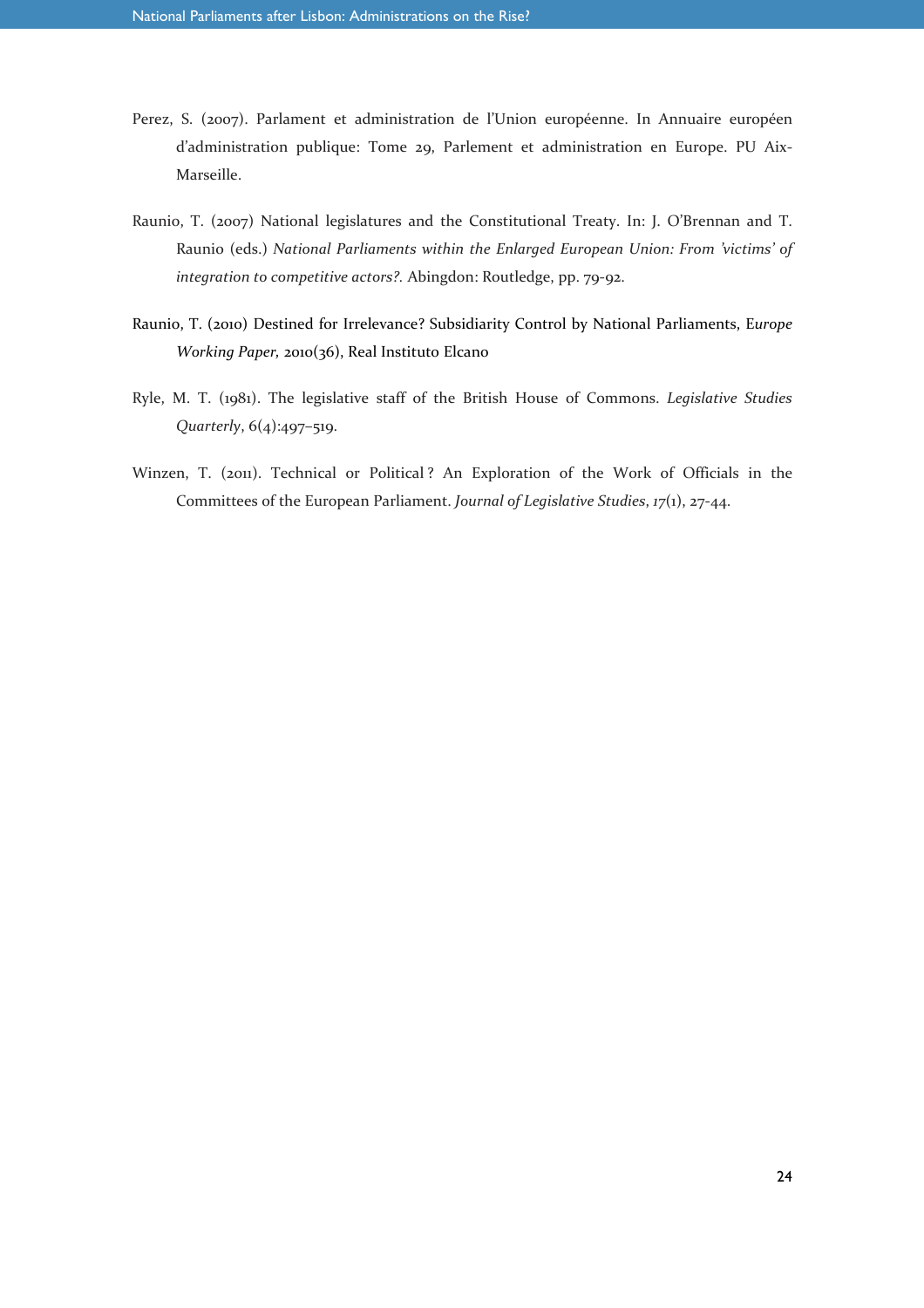## **Interviews**

- 1. Austrian NPR, 22/11/2010.
- 2. Belgian House of Representatives, EAC clerk, 25/05/2012.
- 3. Belgian Senate, EAC clerk, 16/04/2012.
- 4. COSAC clerk, 09/11/2010
- 5. Danish NPR, 09/11/2010
- 6. Dutch Lower House, EU Affairs Clerk, 9/12/2011.
- 7. Dutch Lower House, VVD MP, EAC, 23/03/2012.
- 8. Dutch NPR, 09/12/2010
- 9. Dutch Senate, 2 EAC clerks, 11/01/2011.
- 10. Finish NPR, 16/11/2010
- 11. Folketing, EU Advisor, 19/11/2012
- 12. French NPR, 14/09/2010
- 13. French Senate, advisor, 4/05/2012.
- 14. French Senate, EAC clerk (1), 25/05/2012.
- 15. French Senate, EAC clerk, 12/05/2012.
- 16. French Senate, senior EU clerk, 25/05/2012.
- 17. German Bundesrat, EAC clerk, 4/05/2012.
- 18. House of Commons, EAC clerk, 23/05/2012.
- 19. Irish NPR, 13/01/2010).
- 20. Romanian Parliament, Former EU Staff, 17/11/2011.
- 21. Romanian Senate, 2 clerks European Division, 12/04/2012.
- 22. Romanian Senate, EAC clerk, 5/04/2012.
- 23. Slovenian NPR, 16/11/2010
- 24. Swedish NPR, 17/11/2010
- 25. Swedish Parliament, EAC clerk, March 2012.
- 26. Swedish parliament, Social Insurance Committee clerks, March 2012
- 27. Written reply, Austrian parliament, 13/11/2012
- 28. Written reply, Belgian House of Representatives, 28/11/2012
- 29. Written reply, Belgian Senate, 22/11/2012
- 30. Written reply, French Senate, 19/11/2012
- 31. Written reply, German Bundesrat, 6/12/2012
- 32. Written reply, Portuguese parliament, 9/10/2012
- 33. Written reply, Swedish parliament, 11/09/2012